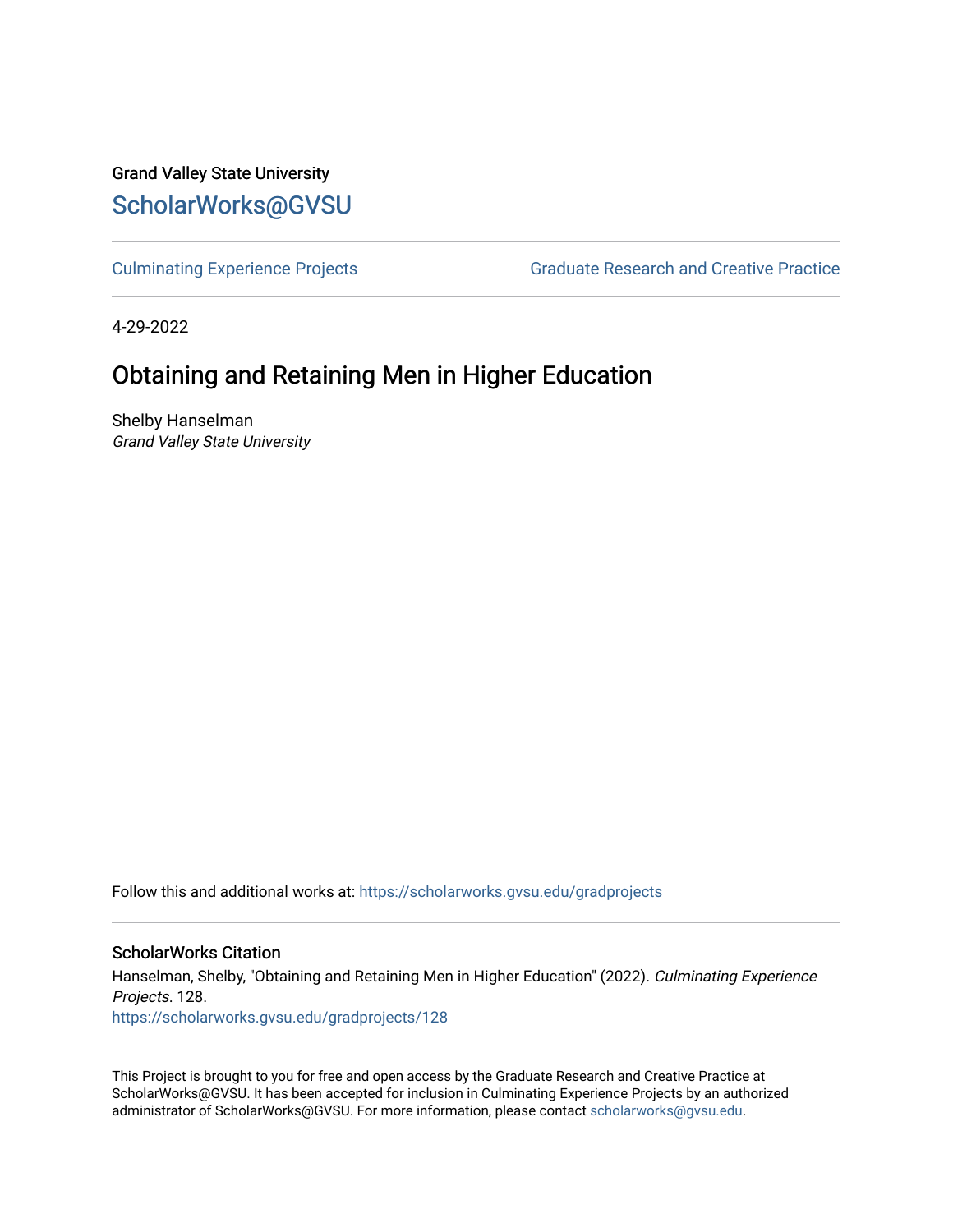Obtaining and Retaining Men in Higher Education by Shelby Hanselman April 2022

Master's Project

Submitted to the College of Education and Community Innovation At Grand Valley State University In partial fulfillment of the Degree of Master of Education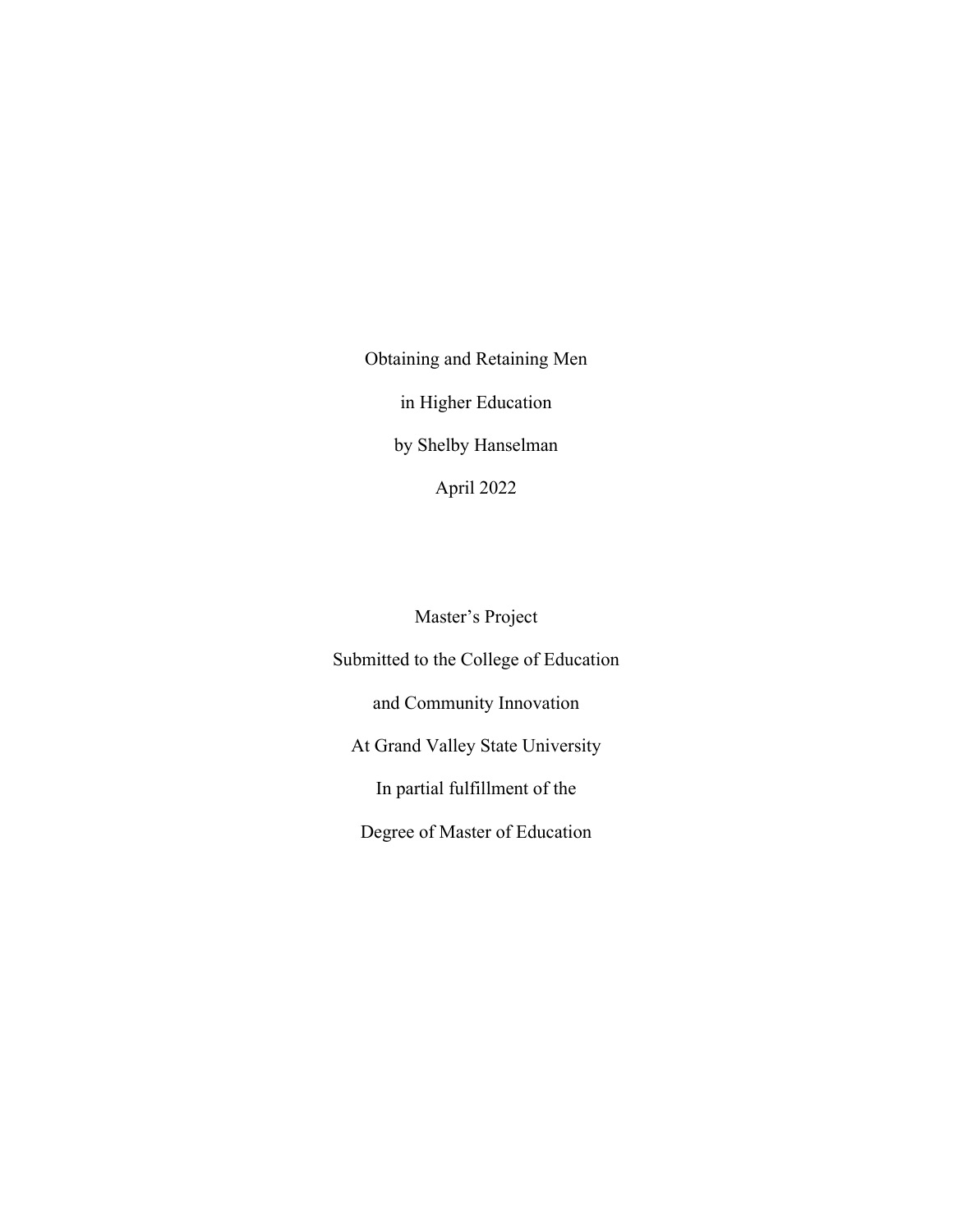

The signature of the individual below indicates that the individual has read and approved the project of Shelby Hanselman in partial fulfillment of the requirements for the degree of M.Ed. in Higher Education, College Student Affairs Leadership.

Knywy

Karyn Rabourn, Project Advisor

April 29, 2022

Accepted and approved on behalf of the M.Ed. in Higher Education Program

Kanzugan

Karyn E. Rabourn, Graduate Program Director April 2, 2022

Accepted and approved on behalf of the Ed. Leadership and Counseling Dept.

Catherine Meyer-Looze

Catherine Meyer-Looze, Unit Head April 29, 2022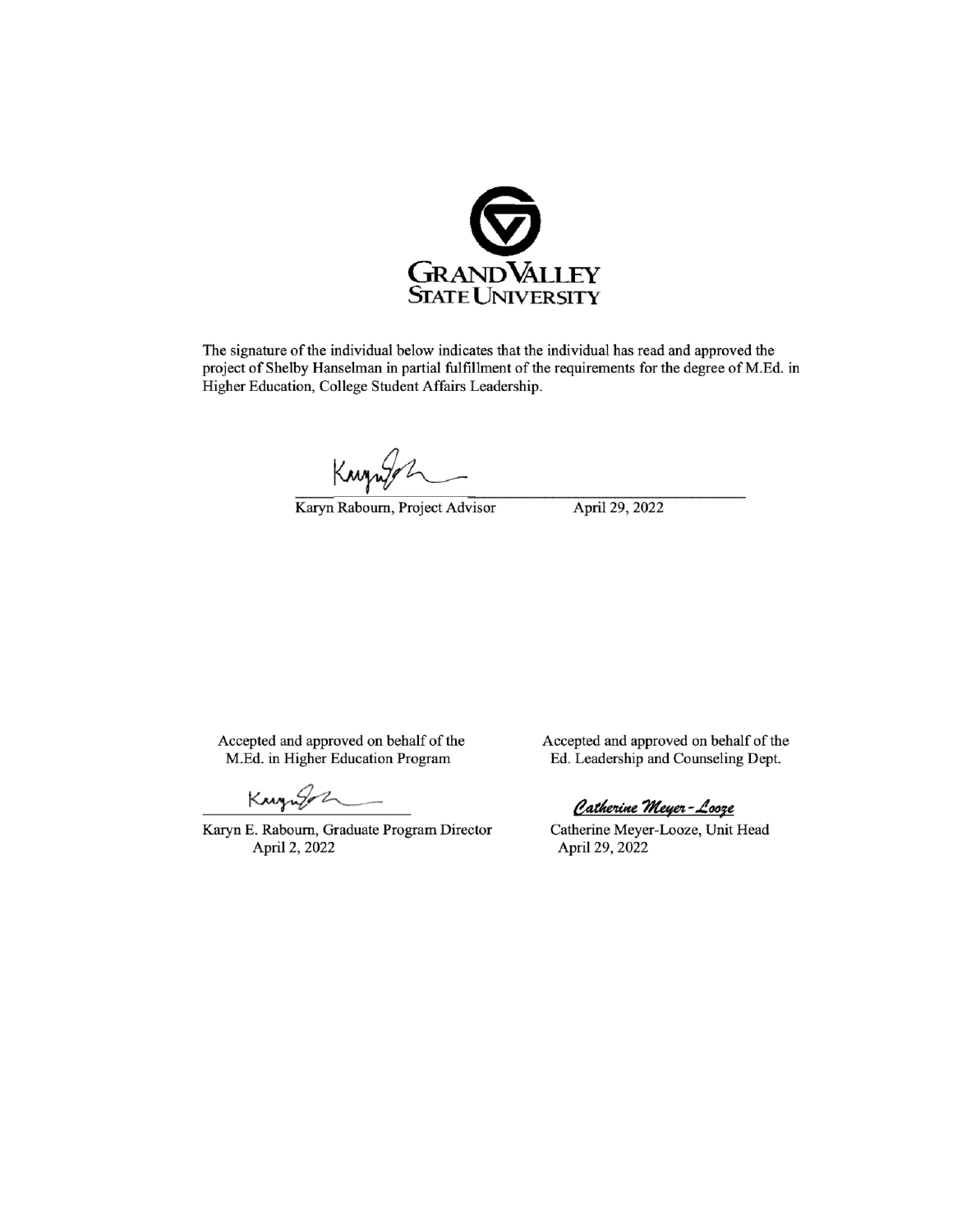## **Acknowledgements**

I truly would not have been able to get through this past year without the support systems I am lucky to have surrounding me. I want to thank all the amazing faculty in the College Student Affairs Leadership program for their mentorship, advising, and knowledge they have provided me with the past two years. I would like to also extend my thanks to my colleagues in the Office of Student Life who have truly been through thick and thin with me. Specifically, to my staff within the Fraternity and Sorority Life team, I want to extend my thanks for constantly reminding me that I am capable and pushing me to do my best. Last, but not least, I want to thank my family for constantly supporting my education and my aspiring career path.

Shelby Hanselman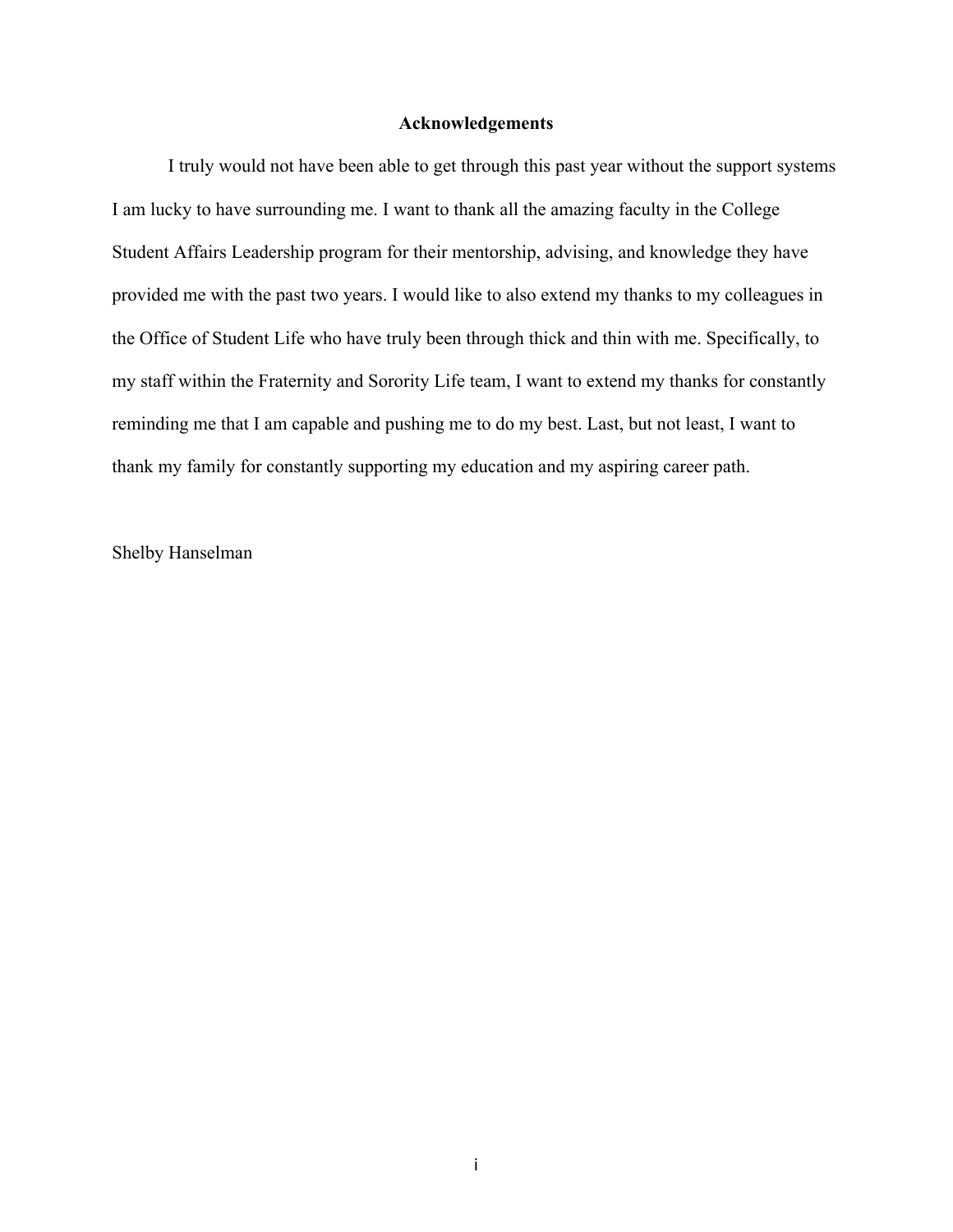## **Abstract**

Men have historically outnumbered women in higher education until recent years. Research shows that women are not only more likely to enroll in college, but also are more likely to complete a degree than men. Increasing literature works to explain the potential factors that aid in explaining the gender gap in higher education. As college enrollment continues to decline, it is crucial to provide men with the interventions needed to guide their success. This project describes a semester-long educational program for first-year college men with the goal to educate them on male identities, barriers, and the skills needed to be successful in college.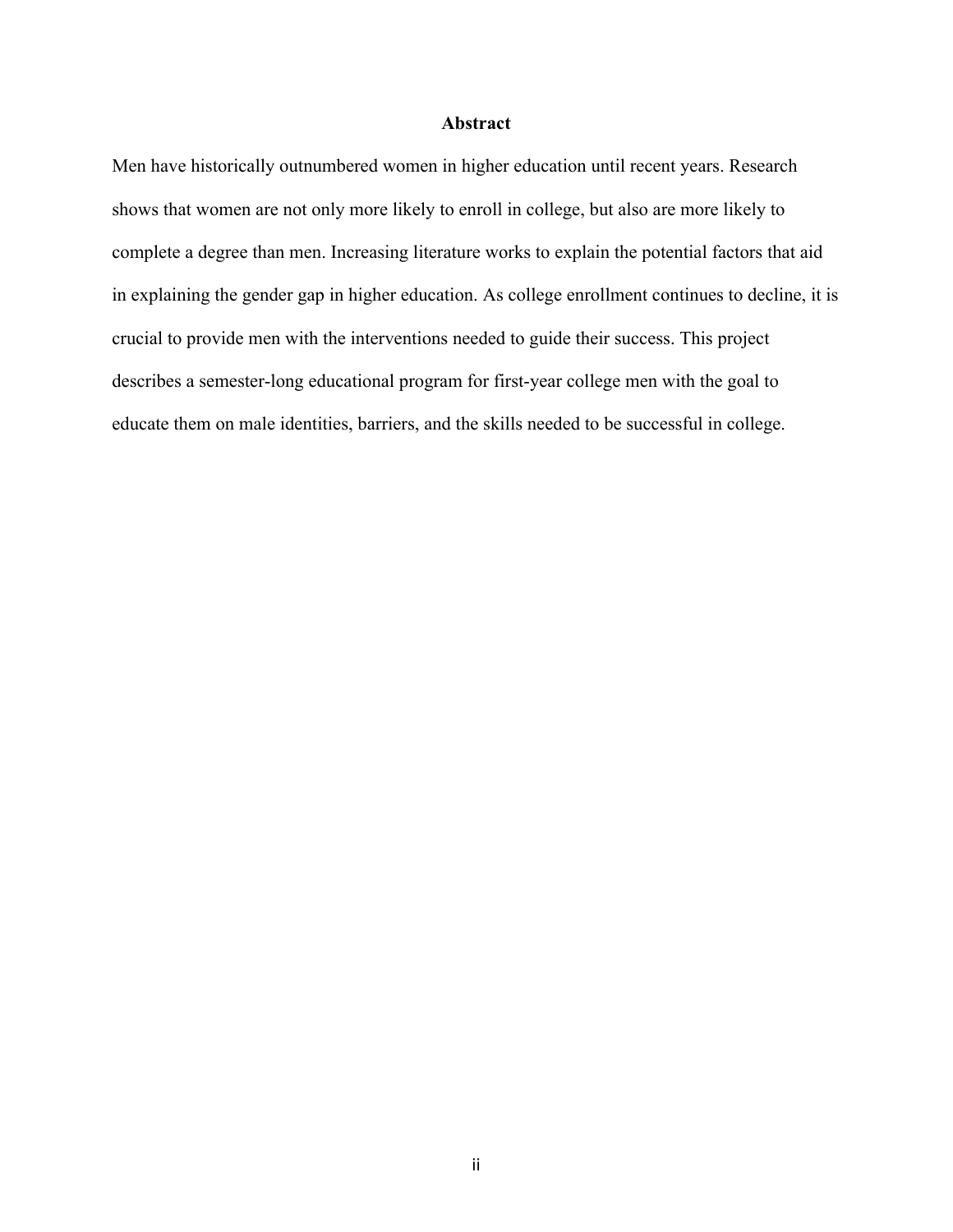| Chapter One: Introduction                 |
|-------------------------------------------|
|                                           |
|                                           |
|                                           |
|                                           |
|                                           |
|                                           |
|                                           |
| Chapter Two: Literature Review            |
|                                           |
|                                           |
|                                           |
|                                           |
|                                           |
| <b>Chapter Three: Project Description</b> |
|                                           |
|                                           |
|                                           |
|                                           |

## **Table of Contents**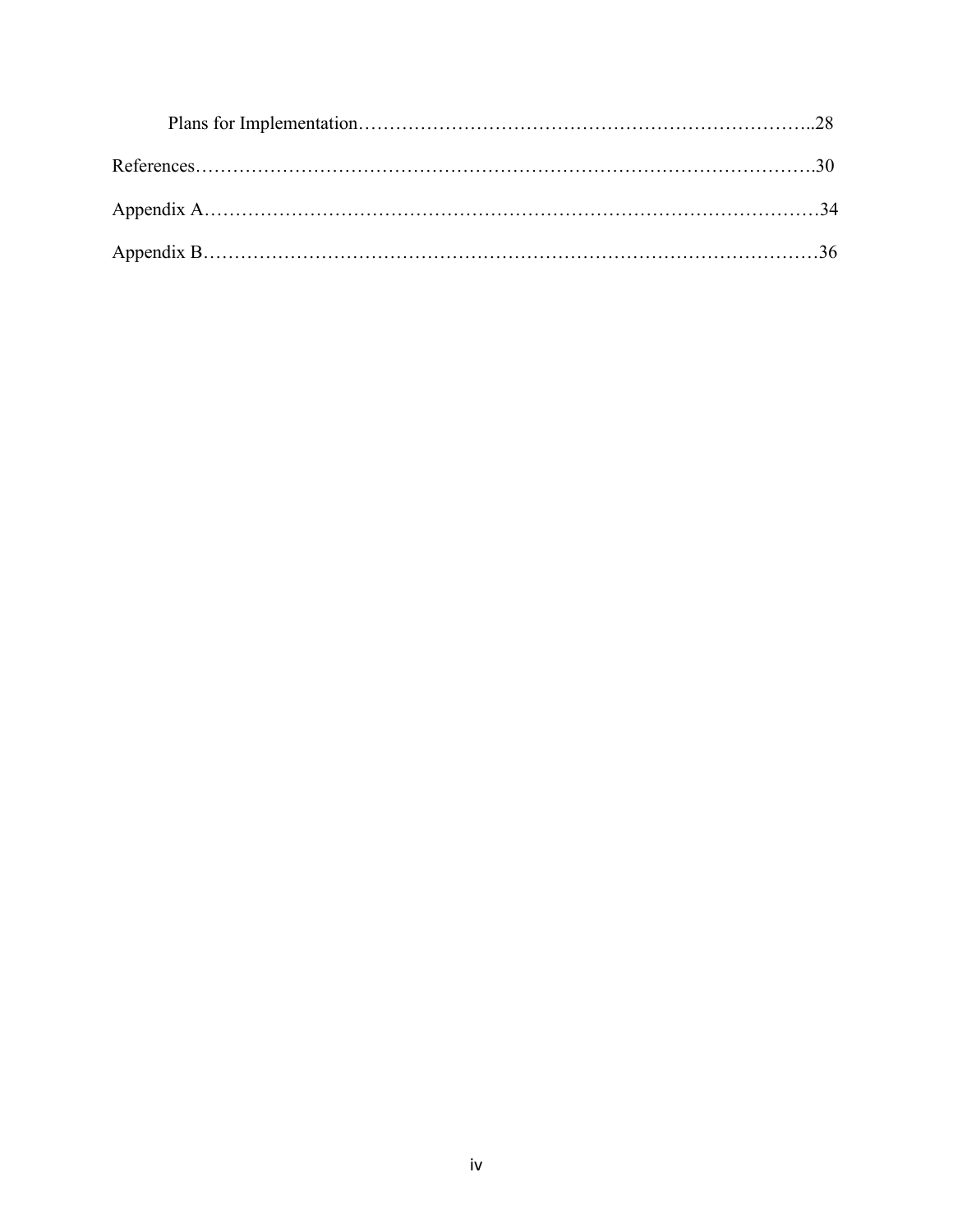### **Chapter One: Introduction**

## **Problem Statement**

Over the past years, the gender gap in higher education has been growing and fewer men are going to college. In Fall 2019, female students comprised nearly 60 percent of total undergraduate enrollment (9.4 million students) (National Center for Education Statistics, 2021). Furthermore, men enrolling and attending college engage rather differently than women at these institutions which can negatively impact their student success both academically and in terms of sense of belonging (Trowler, Allan, & Din, 2019). Gender is a critical factor that affects a student's pursuit of a higher education degree, course selection, declaration of major, cocurricular activities, and overall engagement in the education process (Tison, Bateman, & Culver, 2009).

The importance of student engagement in determining academic success has been well established over the years. While student engagement has been deemed as important across higher education, the most important consideration is the specific ways in which engagement is looking for various students, specifically in terms of gender. Kinzie et al. (2007) reported that undergraduate women tend to devote more time in educationally purposeful activities and that men participated less often in active and collaborative learning activities. Scholars such as Ewert (2012) have also suggested that women caught up to men in college graduation rates because of declining discrimination, occupational restructuring, changing norms, and patterns of family formation. However, these reasons do not fully account for why women surpassed men in graduation rates and college enrollment. Creating opportunities for successful engagement through examining the barriers hindering the success of all students will support the goal of increasing student success of college men.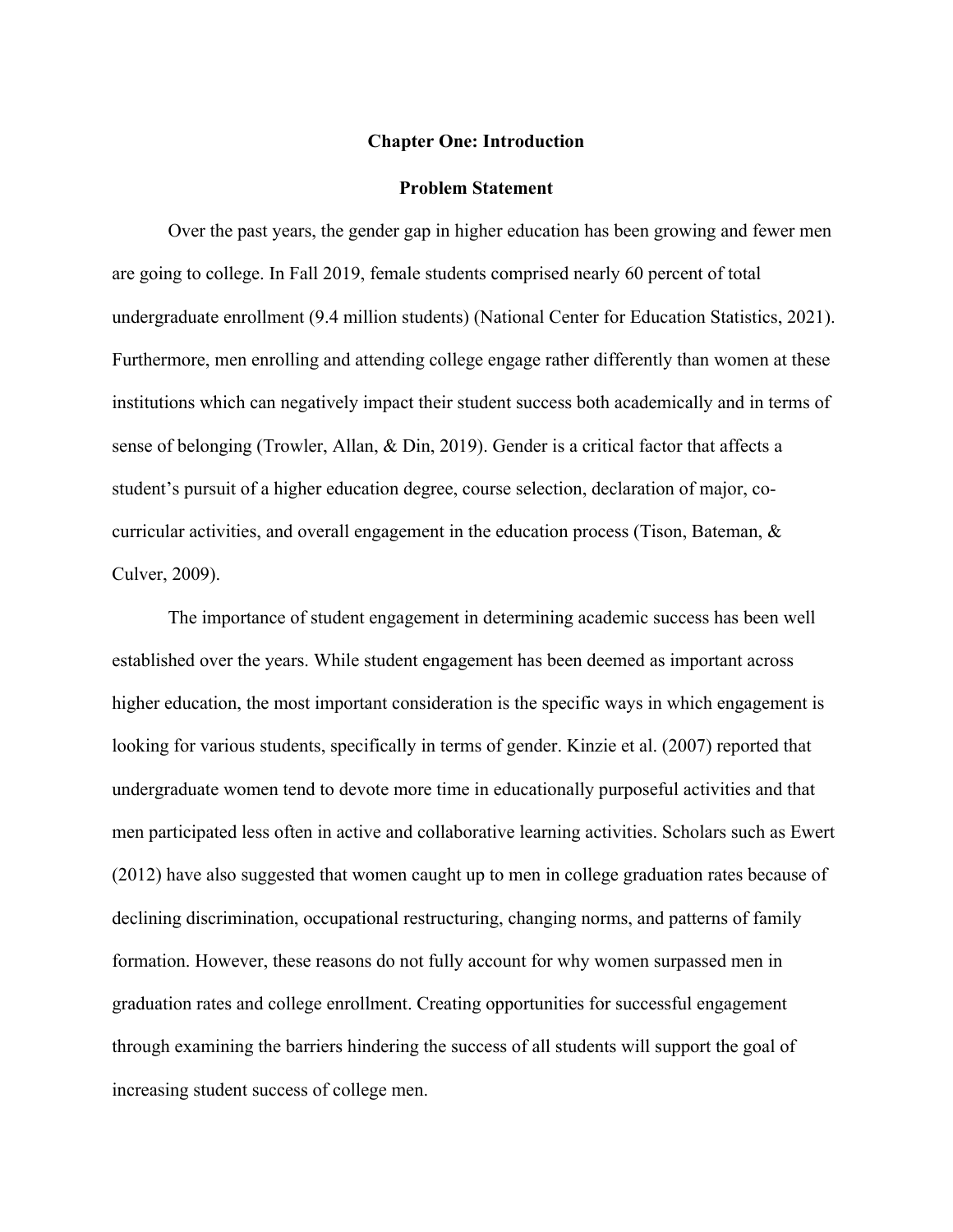## **Importance and Rationale of the Project**

Research shows a clear decline in enrollment of undergraduates in higher education, between Fall 2009 and Fall 2019, total undergraduate enrollment in degree-granting postsecondary institutions decreased by 5 percent (National Center for Education Statistics, (NCES), 2021). Colleges must examine why students are not attending college and why students to not persist to graduation. University presidents ranked retention and graduation as two of the most important measures of their success (Gallup, 2016). A higher graduation rate for women is concerning for higher education institutions and raises numerous questions about gender equity in society and presents challenges for the students and institutions. Ewert (2012suggests that a deeper understanding of the determinants of the gender gap in college completion will shed light on whether the education system adequately serves the needs of men while also informing higher education policy.

Buchman and DiPrete's (2006) research concludes that the bulk of the female advantage in college graduation arises at the college level. Models of college student persistence argue that students' experiences during college critically shape their likelihood of persistence through to degree completion by fostering commitment to earning a degree and to a particular institution (Cabrera et al., 1992). Students who are socially integrated into the college community through participation in social and academic clubs or sports are more likely to graduate than less integrated students (Ewert, 2012). This project seeks to create an educational program that actively engages and integrates first year college students who identify as male into their campus community to increase college enrollment and boost degree attainment.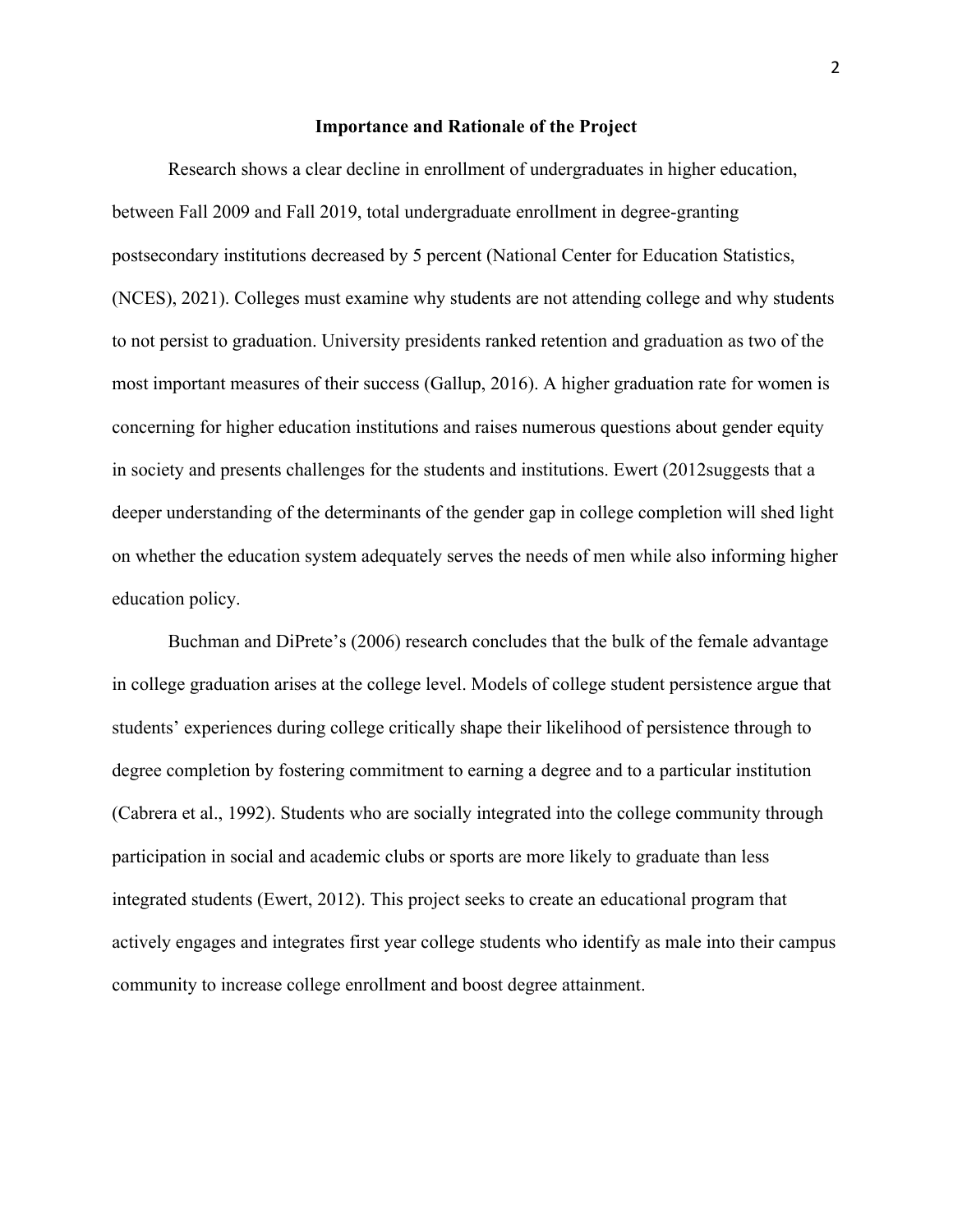## **Background of the Project**

Women have not always outnumbered men in college enrollment and degree completion, since the 1980s, women began to reach parity with men, and in many cases surpassed men in terms of their educational attainment (McDaniel, 2012). Although women have earned better grades in school than men, women did not always choose to or had the opportunity to translate their better performance into higher levels of educational attainment (Buchmann, DiPrete, & McDaniel, 2008). Much of the research conducted in terms of gender playing a role in college enrollment has been centered around the fields of profession that are dominated by a specific gender. More women than men have enrolled and continue to enroll in fields such as education, nursing, and social science and more men enroll in fields such as science and engineering (McDaniel, 2012). This background is important because even though more conversations have been occurring and strides have been made to decrease these gaps in specific fields, this problem is occurring at the larger campus scale. There are important gender differences in academic performance that lead to women's high rates of university completion, but it is less clear why women outperform men in schools. The way that society has constructed gender identity may play an important role in explaining why this trend occurs. Social forces in the U.S. can contribute to masculine identities valuing physical dominance, athletic prowess, and often an opposition towards school while feminine identities tend to value academic success (McDaniel, 2012). These forces have encouraged women to pursue college degrees because they have not always had access to them, and it has now become a societal norm that women need a degree to be successful whereas men can be successful without one. Much work has been done to deconstruct this idea, but through the numbers of enrollment we can see that there is still much work to be done. Higher education is considered to benefit participants equally, including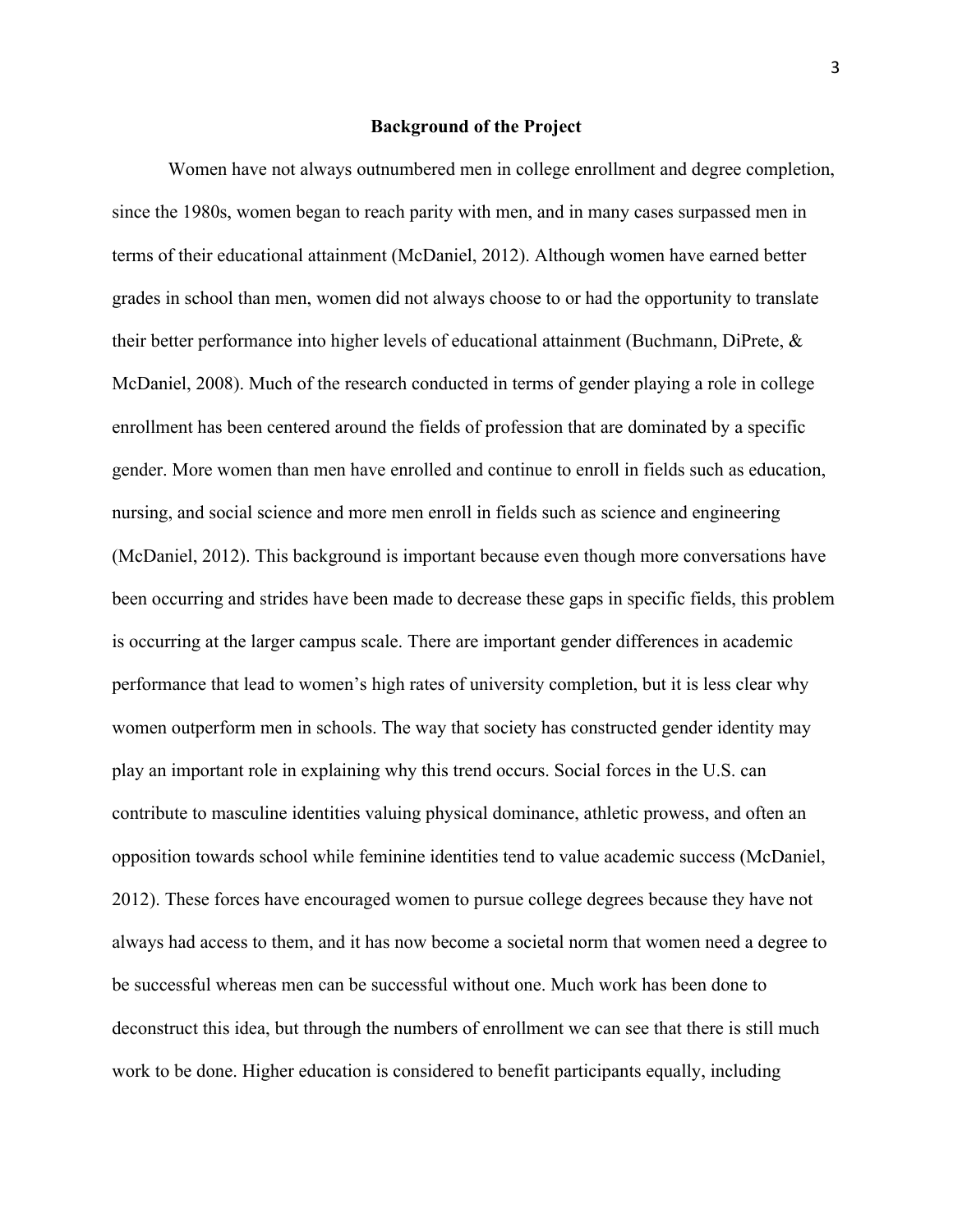enhanced earning potential and improved health and well-being, it is important that all genders have an equal chance at accessing higher education as well as to be successful in obtaining a degree (Trowler, Allan, & Din, 2019).

## **Statement of Purpose**

The purpose of this project is to develop a professional semester-long program where men will be challenged to be successful from an early point in college. Through the educational course, first-year college students who identify as men will gain perspective on what it means to be men in college, how to explore their own identity, and gain a community of mentors and peers directly on their campus. Astin's (1975) student involvement theory and I-E-O model and Schlossberg's (2008) transition theory will be used as the theoretical frameworks to examine the barriers and challenges that men in higher education are facing. This developmental course aims to provide campus stakeholders and students the awareness and knowledge about factors that can hinder the experience for men in college, but also motivate them to persist to graduation.

## **Objectives of the Project**

The development of this educational program at Grand Valley State University will not completely solve these concerns but is intended to be an intentional step forward in keeping men in college and complete degrees. Men experience multiple barriers hindering their sense of belonging on campus which is then directly negatively impacting their student success. This project seeks to alleviate those barriers through recognizing them and creating a sense of community for first year college men while providing both social and academic support. Not only is the intention of this project to foster student success for college men, but this course will also help campus partners, educators, and stakeholders in higher education become aware of the adversities towards men on college campuses and how these groups can be of assistance to them.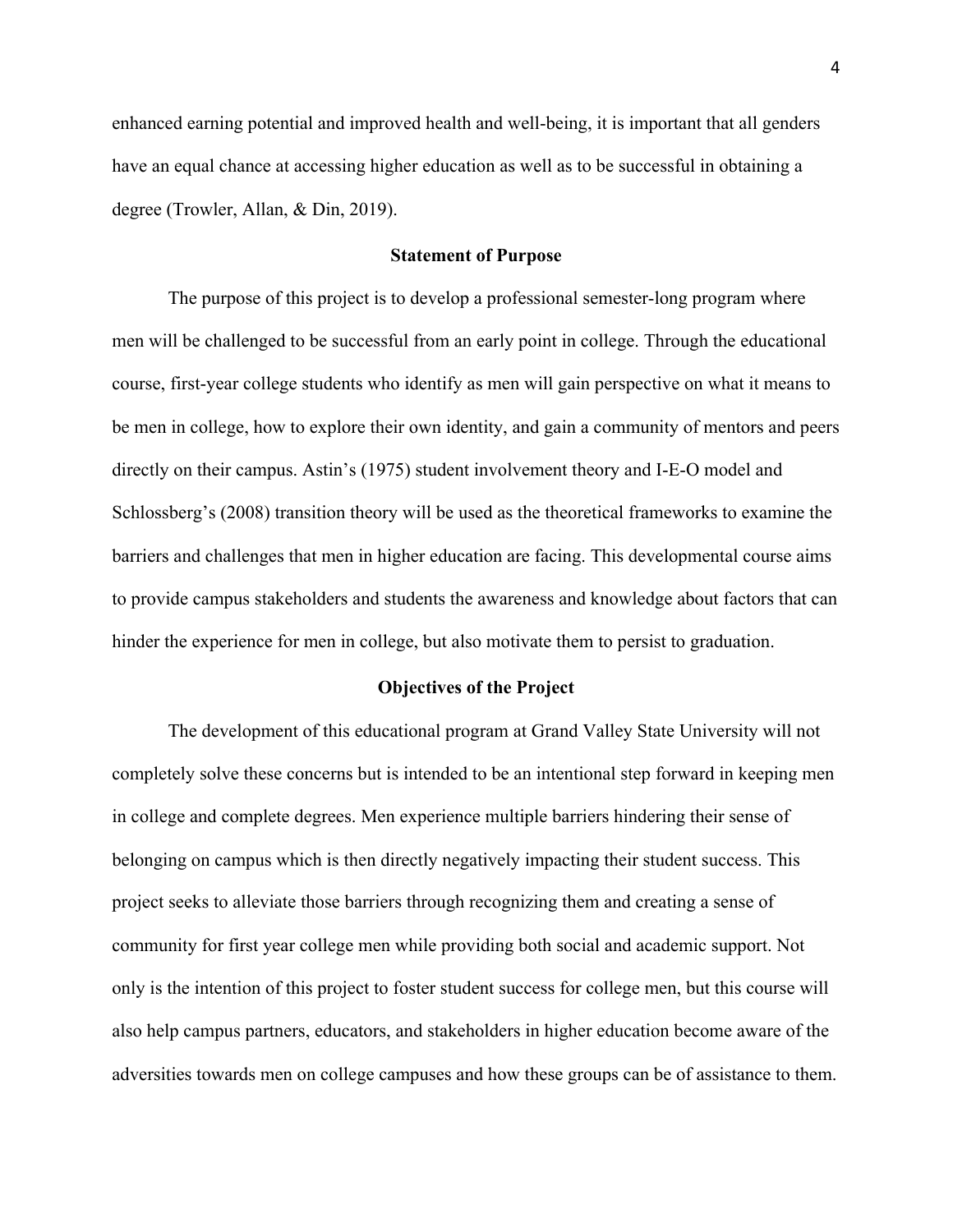### **Definition of Terms**

A definition of common terms used throughout this project is provided below to aid the readers understanding. The following terms have been identified and reviewed from peer reviewed and scholarly works:

- *Men* in this project is referring to any student who identifies as a man.
- *Retention* is defined as students consistently re-enroll at one institution through degree completion (National Student Clearinghouse Research Center, 2020).
- *Persistence* is where students successfully satisfy program requirements leading to graduation at any given institution (National Student Clearinghouse Research Center, 2020).
- *Sense of belonging* is defined as students' perceived support on campus and feelings of connectedness, acceptance, value, and importance to the campus community, faculty, staff, and peers (Strayhorn, 2008).
- *Student involvement* refers to the amount of physical and psychological energy that the student devotes to the academic experience (Astin, 1984).

## **Scope of the Project**

This project was designed with intention to be implemented at Grand Valley State University, which is a public, four-year institution. This program is created to address college men in their first year to foster community and educate these students early on the resources available to them to aid in their success. However, this project is not intended to include college men in their second-, third-, or fourth- year of college. This project addresses the barriers to those first-year students who identify as male in a general sense and does not intend to go in depth on impacts specifically of transfer students or adult learners. The first year of college can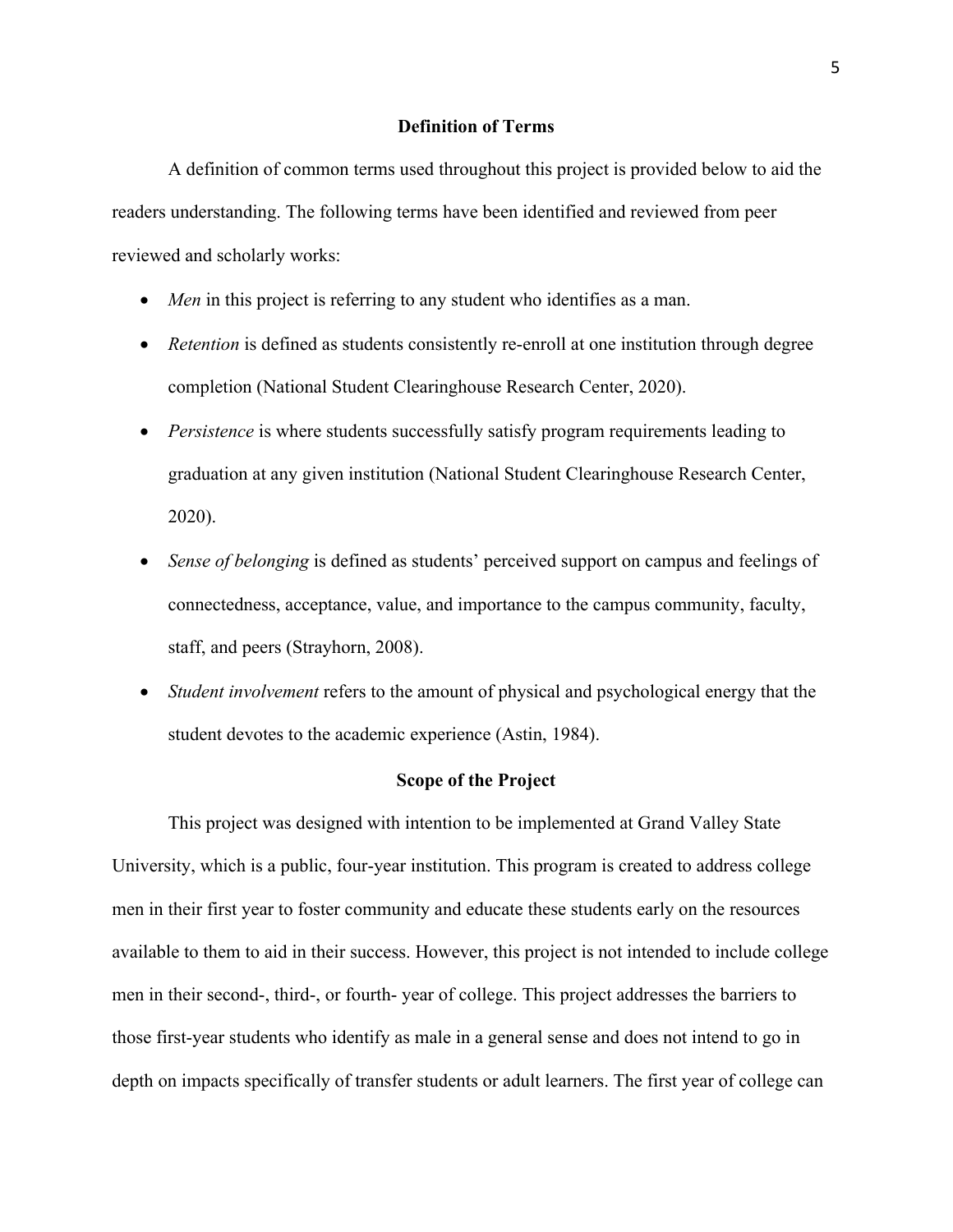be challenging in many ways as students are experiencing a lot of transition all at once. To increase the sense of belonging on campus for these men early on, the project will include the partnerships with various campus offices and leadership. The buy-in from campus leadership and campus partners in relation to the mentorship and continuing relationships after the program is not able to be controlled and not guaranteed, but the project aims to set these individuals up to continue this success through the students' college experience. Grand Valley State University is equipped with the offices and resources that can be of great benefit to these college men.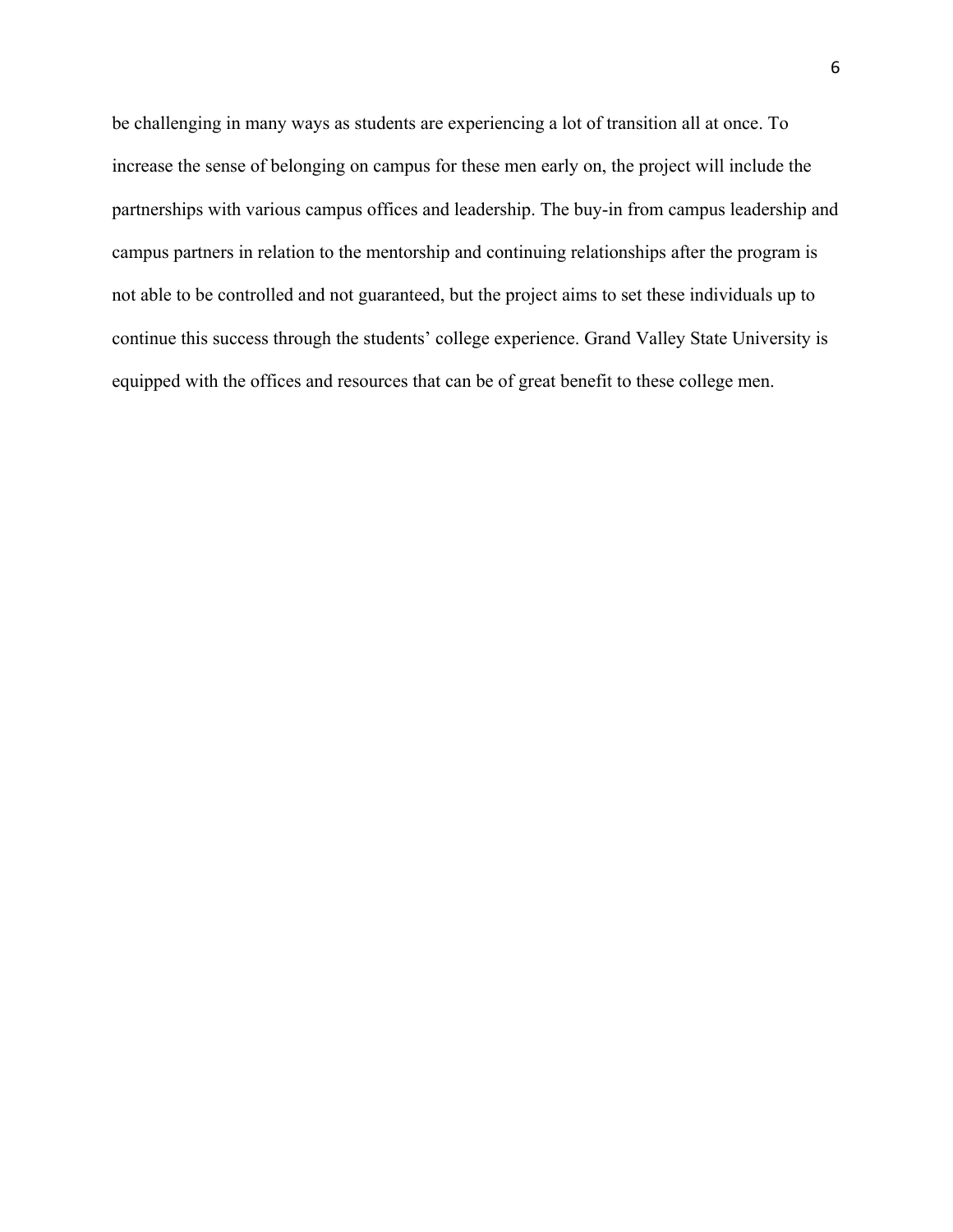#### **Chapter Two: Literature Review**

#### **Introduction**

In the United States, men have historically outnumbered women in higher education, and it was not until the 1970s and 1980s that these trends shifted. More research is being conducted to be done to identify intervention strategies and possible explanations to this gap, aimed at the success of all students. In Fall 2019, female students comprised nearly 60 percent of total undergraduate enrollment (9.4 million students) (National Center for Education Statistics, 2021). McDaniel (2012) found that not only are women more likely to enroll in higher education than men in many countries, but they are also more likely to complete a degree. Higher education is designed to benefit participants equally, so it is important that all genders have an equal chance of accessing and experiencing success in higher education (Trowler, Allan, & Din, 2019).

The use of Astin's (1975) student involvement theory and I-E-O model and Schlossberg's (2008) transition theory as a theoretical framework will help examine the factors that impact why men attend and complete college at lower rates when compared to their women counterparts. The research and literature reviewed will be evaluated through the lens of Astin's (1975) theory of student involvement to better understand the inputs (family influences and gender identity) and environments (sense of belonging on campus and campus influences) that ultimately lead to the outcomes (academic performance and college success). Academic performance, campus environment and student sense of belonging, and family influences are the main themes presented as factors control the probability of men's enrollment in higher education.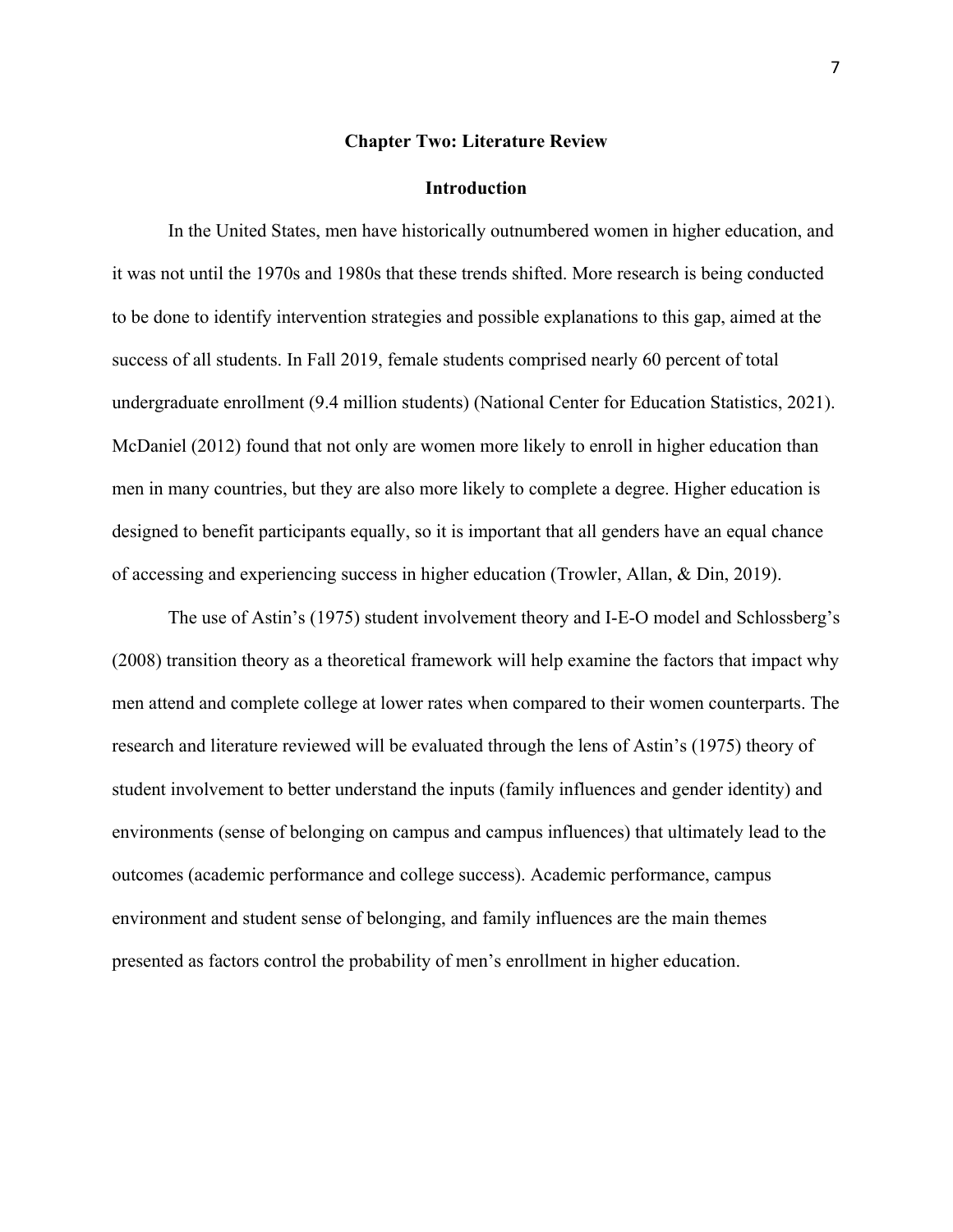## **Theoretical Framework**

#### **Student Involvement Theory (I-E-O)**

Astin's (1975) theory of student involvement has its roots in a longitudinal study of college dropouts that endeavored to identify factors in the college environment that significantly affect the student persistence in college (Astin, 1984). The theory explains that all factors in a student's experience positively or negatively impact student involvement on campus. Positive factors would increase student involvement and negative factors would directly lower student involvement. Positive factors could include building friendships and community, financial comfortability, and negative factors could include feeling homesick or financial concerns. This means that the factors that played a role in the student remaining in college suggested that they were involved and that the factors playing a role in the student's dropping out implied a lack of involvement (Astin, 1984). These factors could include, but are not limited to campus residence, family relationships, friendships, relationships with academic faculty, or extracurriculars.

Astin (1975) also asserted that if involvement occurs along a continuum, the act of dropping out can be viewed as the ultimate form of noninvolvement and anchors the involvement continuum at the lowest end. Several student background characteristics may be predictive: ability, secondary school grades, socioeconomic status, and educational aspirations, as well as the students' own predictions about their chances of finishing college (Astin, 1975). These factors are important to various stakeholders in the students' college experience such as faculty members, policymakers, families of students, and the students' themselves to ensure that they are having a successful college experience. These factors can also be used and accounted for when looking to help explain the importance and factors that can influence student retention.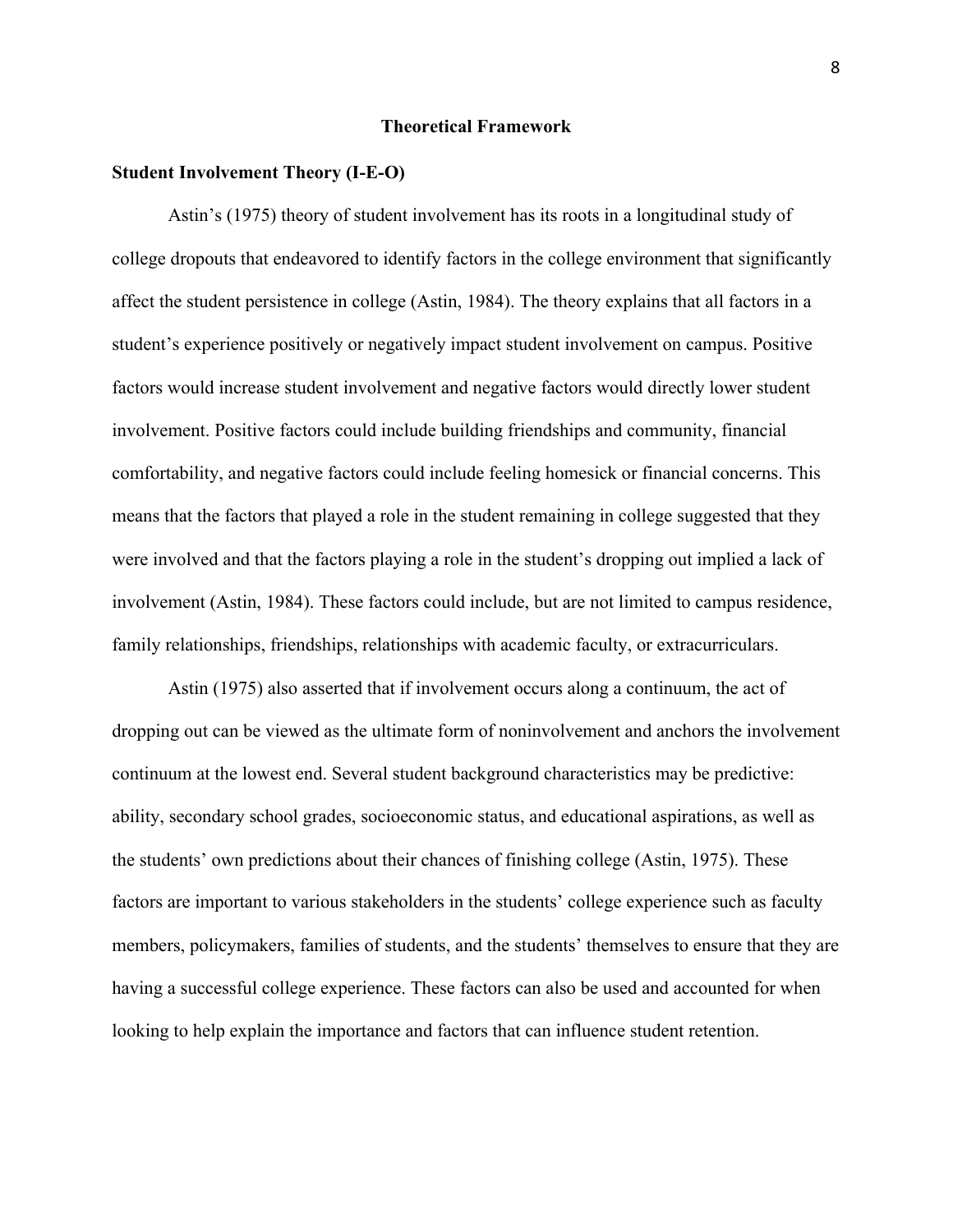Astin's Input-Environment-Output model was developed to conduct assessment in higher education and can be used to describe, explain, and predict college outcomes (Ahmed, Anantharaman, & Ismail, 2011). According to the model, student outcomes are functions of two factors including inputs and environment (Strayhorn, 2008). The inputs could be described as student demographics and precollege characteristics, the environment could be described as the college campus and experiences in college, and the outcomes or outputs is the learning and success level of students. These factors can work together like a chain reaction to create an explanation for why students may not be completing college degrees. The demographics and experiences that students bring with them into college are going to play a role in how they interact on the college campus and how they perceive their environment because of the preconceived morals and values they have. These together will shape the success levels of these students both academically and socially.

## **Transition Theory**

Transitioning to college can be one of the biggest moments in an individual's life, but in terms of whether that be positive or negative depends on the individual. Some students dream of going away to college and see it as a time to find themselves and who they are while others may be more hesitant and nervous to leave home for the first time which make it a different experience. In this specific context, college students may have a positive transition into college which may lead them to be successful or they can have a negative transition that could potentially result in a less positive experience or departure from the institution. Chickering and Schlossberg (2002) explained transition as an event that creates a disruption of roles, routine, and relationships for the individual experiencing the transition. "Transition is a process that takes place over time rather than at one point in time (Anderson et al., 2012), and every transition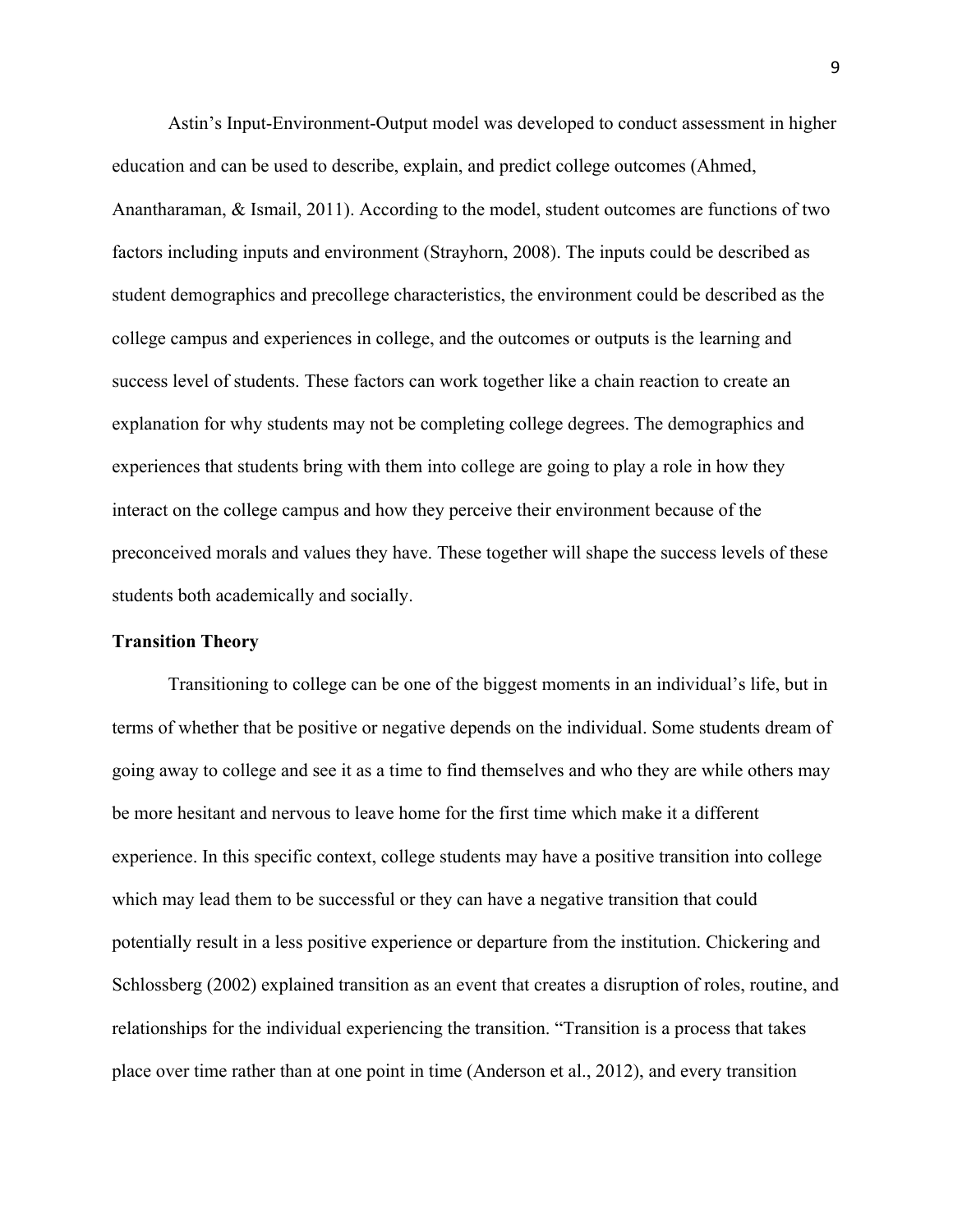begins with an ending," (Chickering & Schlossberg, 2002). Students are consistently going through transitions of varying scopes as they complete high school and enter higher education and sometimes students can be going through multiple transitions at once such as a student's parents moving, experiencing a death in the family, or unexpected financial hardship which can be challenging.

Schlossberg (2008) asserted that individuals could navigate transitions more smoothly by going through a process called "taking stock", which includes four domains: situation, support, self, and strategies. Situation refers to the circumstances at the time of the transition. The next area of support refers to the people, assets, and other factors that strengthen and motivate the student through the transition. The third area is self, and that domain is all about the individual student, their optimism and moral levels, and the student's individual identity. The final domain is strategies, the ways, and methods of coping a student can use while in transition.

Sclossberg's (2008) theory of transition must begin with assessing the situation that the transition is taking place. Knowing whether the transition is anticipated, unanticipated, or a nonevent helps practitioners to know how to work with students through transition (Barclay, 2017). A nonevent is an event that is not fulfilled, but something the individual student wanted. For example, a student's inability to attend college due to test scores that fall below admission requirements. The stakeholders in the student experience need to be knowledgeable of these different components in assessing the situation at the time of transition. Support, the second domain, is critical to student success. Age is one factor that can determine what an individual's support system may look like. For example, a student's support system in their younger years may be family members, but as they grow older, they may rely more strongly on peers and other members of society (Barclay, 2017). Specifically, their support system has the potential to grow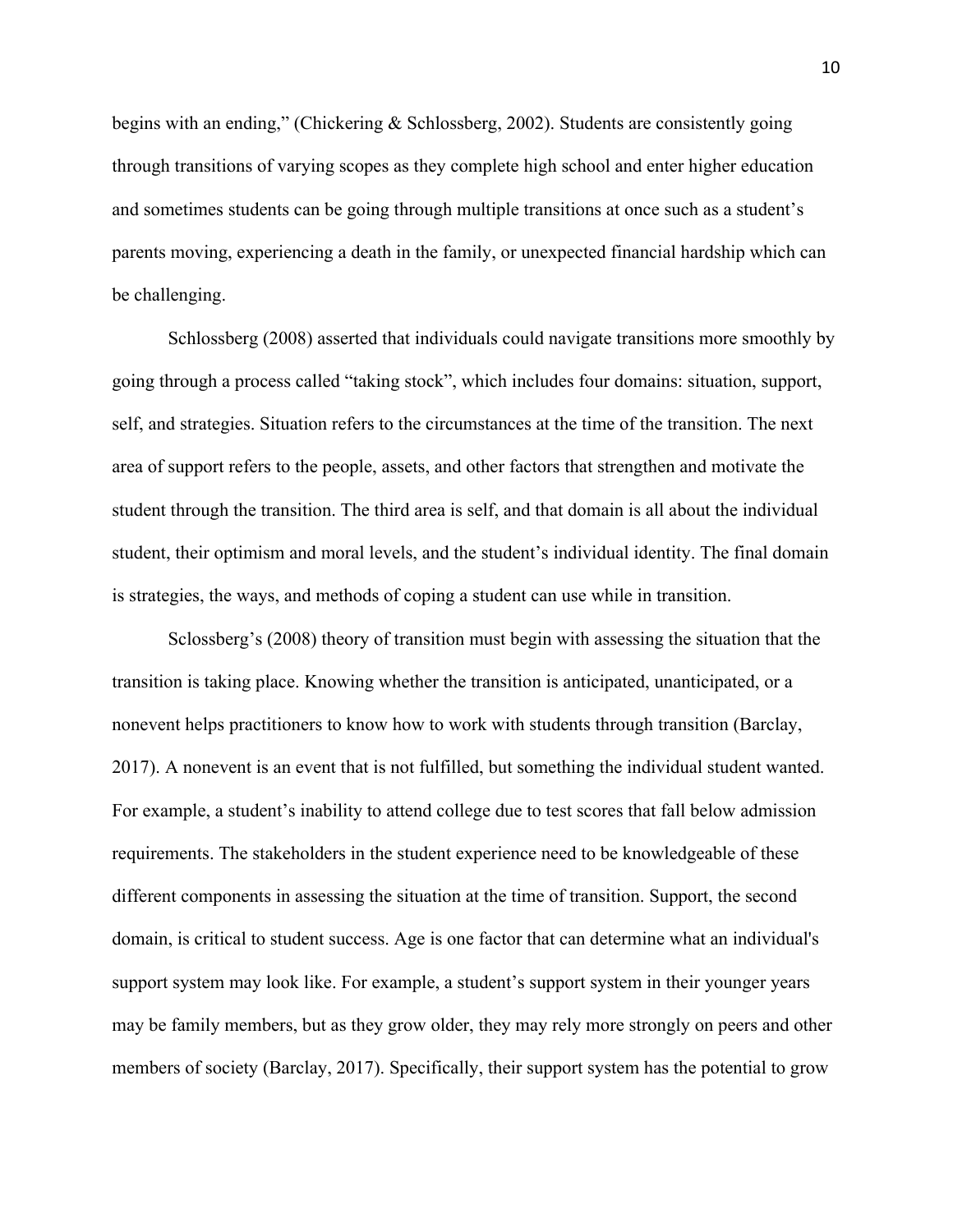as they engage in more social activities such as sport communities and extracurricular activities that are heavily promoted in college years. The campus community may introduce students to mentors, teachers, or student organizations that can aid in supporting the student in transition.

If students are to transition smoothly and with increased purpose, they need to be selfaware of their beliefs, self-perceived abilities, perceptions, and attitudes (Barclay, 2017). Anderson et al. (2012) advocated for the domain of self to be looked at through two lenses: personal and demographic characteristics and psychological resources. Personal and demographic characteristics of a student could include one's socioeconomic status, age, stage in life, state of health, ethnicity, and culture, as well as gender (Barclay, 2017). Each of these factors has the power to influence various transitions rendering it important for higher education professionals and stakeholders to consider when supporting students. Psychological resources, or the intangible inner resources that every individual has, could include state of ego development or maturity and outlook on life (Barclay, 2017). An example of these psychological resources would be self-image and the internal values that a student holds such as toxic masculinity traits. All these factors lead to the final domain of taking stock which is strategies. There can be multiple strategies available to a student for them to cope and move through their transition, but the key is to be aware of which is best for that student. If a student is struggling with classes and grades, they can either go see an advisor for assistance or could attempt to solve the problem on their own. The whole student must be taken into consideration because one strategy for aiding in transition may not be best for every student. Every student has their own individual needs and levels of support.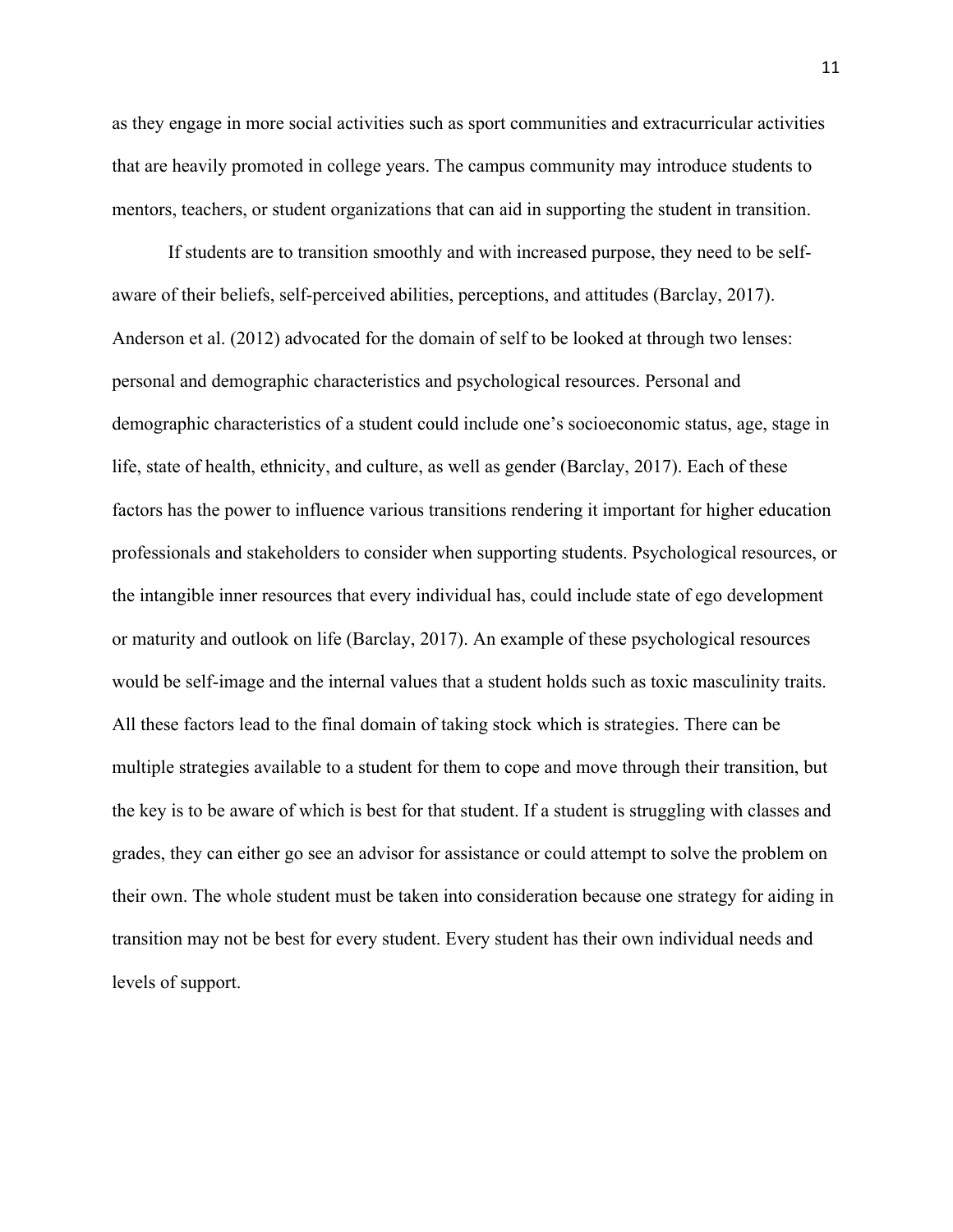### **Research/Evaluation**

### **Inputs**

**Family influences.** Family structure is an element that few researchers have examined as a possible reason for the gender gap in higher education favoring women, but data shows that these structures may be impactful on men's enrollment in college. Lower academic achievement has been one of the most consistent findings in the research literature on child outcomes from single-parent families (Doherty, Willoughby, & Wilde, 2016). Due to the lower test scores and lower grades from children of single-parent households, they could be more likely to drop out of high school and not make it to enrollment in higher education. Painter and Levine (2000) found that parental divorce during the high school years of children reduced the likelihood of attending college by 16% (Doherty, Willoughby, & Wilde, 2016).

Students in college require support from various groups to be successful and one of these primary support groups is family. Therefore, the students who lack familial support are at a great disadvantage and success levels can be negatively hindered. It can also be considered to look at the education levels of the parents of these students. Egalite (2016) finds that most research identifies parental education levels as a strong correlate of children's success in school, the number of years they attend school, and their success later in life. Parents who attended college are better prepared to aid their students in not only primary education, but have a better understanding the college admission process and tools to be successful. This is important to look at in this lens as we see more men being impacted by lack of family structure and parental influences.

**Male gender role conflict.** The years before college in primary education are extremely developmental for students in building their values and what they consider their norms. Often,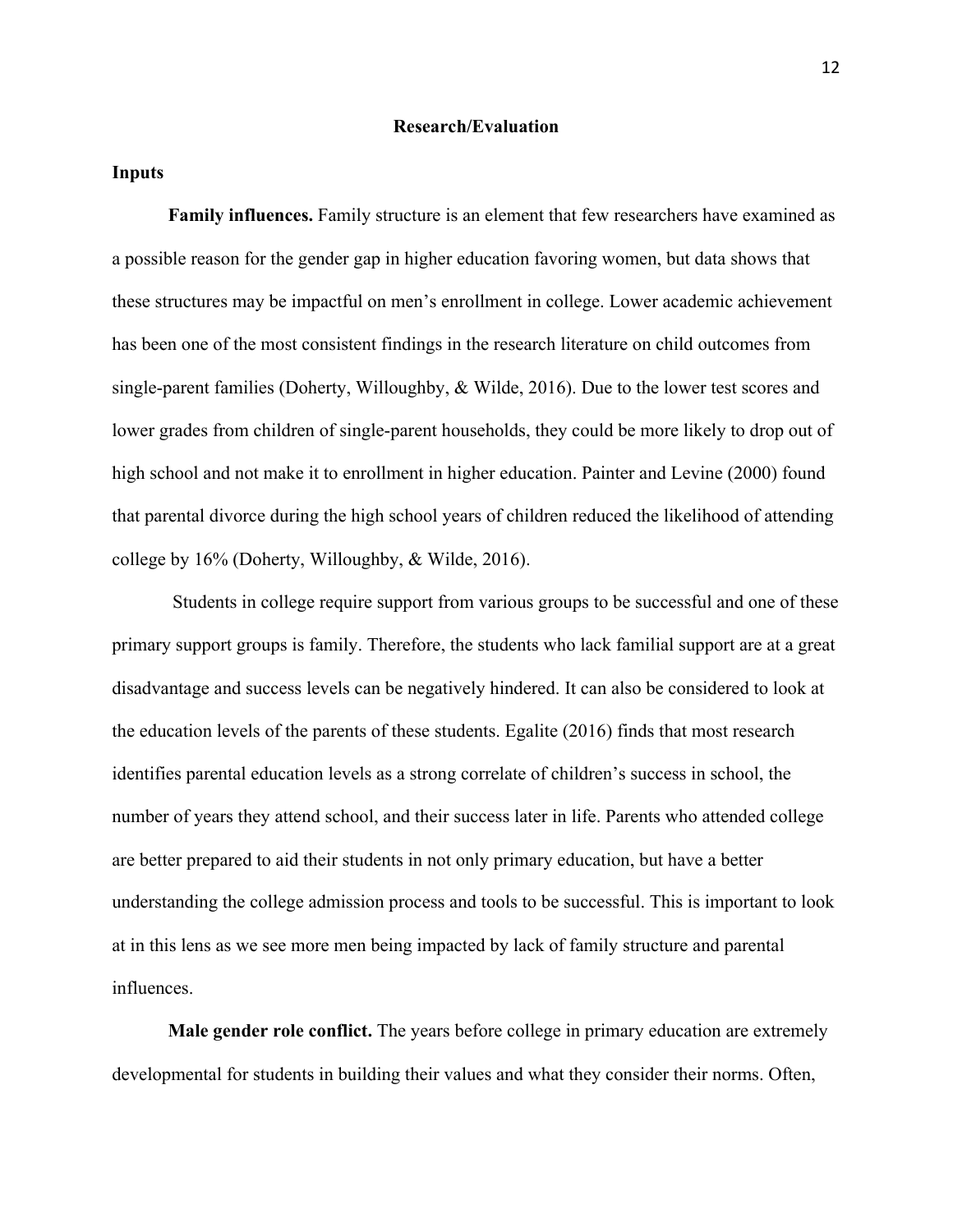fathers' perceptions of masculinities are heavily influenced by traditional, socially constructed expectations (Harris III & Harper, 2008). Although society has made strides towards breaking these toxic gender stereotypes and traditional style identities, much of it still exists today. Healthy psychological development for college students can be seen in the form of engaging in campus activities and organizations, cultivating meaningful friendships, and seeking help when necessary (Harris III & Harper, 2008). Harris III and Harper (2008) explained that college men are often too reluctant to exhibit such behaviors as these because they may traditionally be defined as feminine and could conflict with lessons learned about masculinity prior to college. Male gender role conflict helps to make sense of the gender and identity-related challenges with which college men must contend (Harris III  $&$  Harper, 2008). When men are emotionally restricting themselves in this way because of these embedded social values, it can be discouraging for men to make genuine connections.

## **Environments**

**Sense of belonging on college campus and campus influences.** Disproportions of men and women enrollments in college have the potential to negatively impact student interactions and social life on campus. Student engagement is widely recognized as an important influence on achievement and learning in higher education and as such is being widely researched (Kahu, 2013).

"Universities and institutions in higher education are places carved out by power dynamics, in a process similar to Valentine's (2007) description where dominant groups occupy spaces which they stabilize through the development of hegemonic cultures, using power to define systematically those ways of being that are acceptable, in order to signal who belongs and who does not," (Trowler, Allan, & Din, 2019).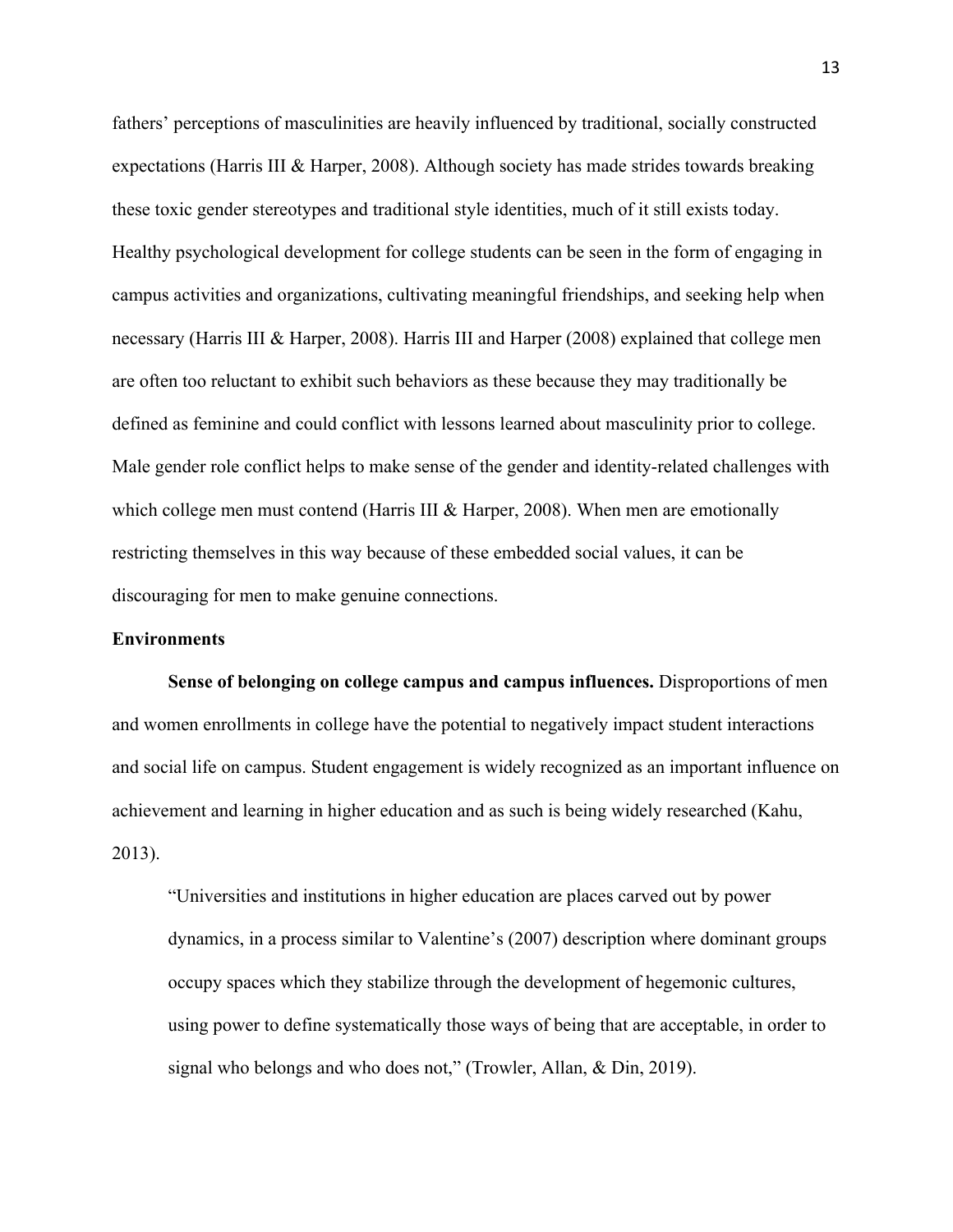When larger groups, whether it be based on gender, race, class, ethnicity, etc., are seen on a campus, it challenges the psychological sense of belonging for those smaller groups. In this case, men's sense of belonging on campus in college is challenged naturally since they are the smaller group when compared to women.

Although student engagement is generally seen as a broad, multi-faced construct, research attempts to establish relationships between gender and engagement have used both types of measures (Tison, Bateman, & Culver, 2011). If student engagement is meant to be looked at in a multi-faced construct, it can be better explained at a specific facet-level. Tison, Bateman, & Culver (2011) provide the example of gender engagement may be significantly different with facets such as student-faculty interaction. Since men overall put less of a priority on their schooling and education, their interactions with faculty may not be voluntary or they may come with hesitation. Male students are less likely to seek academic assistance from tutors, perhaps because of gender-related socio-linguistic factors and cultural pressures (Kinzie et al., 2007). Measuring these engagement levels in the scope of gender is also unique in the sense that the instruments of measurement look different at various institution. Therefore it can be sometimes difficult to draw complete conclusions which is why much of these patterns are relatively newly researched.

The type of institution that men attend can also impact their success levels. For example, Astin (1984) found in a study that a student's chances of dropping out are substantially greater at a 2-year college than at a 4-year college. Community colleges, in comparison to 4-year colleges, see more students who are part time and Astin (1984) states that those students are presumably less involved. There can also be less opportunities for involvement at community college when compared to a larger 4-year institution. It is not always the case, but when students are enrolling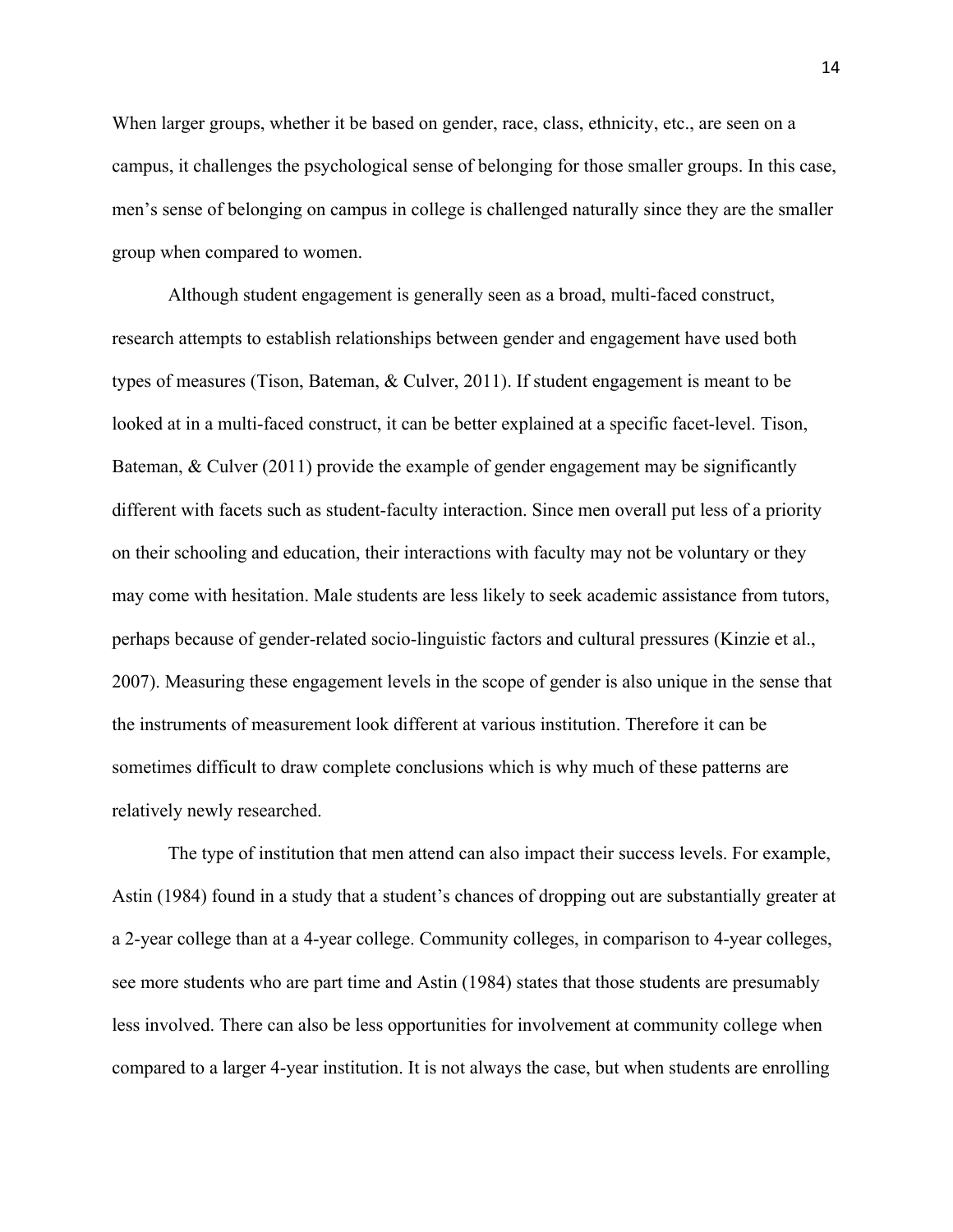in community college, they are often working full-time outside of class, or have other priorities that take significance outside of coursework. Contrary to this, students who are enrolling at a 4 year institution are often more able to immerse themselves in the campus environment and social setting which makes them feel more included and enhances belonging.

## **Outcomes/Outputs**

**Academic performance.** Buchmann and DiPrete (2006) find that women's superior academic performance is an important factor that helps explain their higher college competition rates compared to men. There is ample research that has been conducted which indicates women outperform men academically. The construction of gender identity may play an important role in the gender gap in higher education (McDaniel, 2012). There is a history of different masculine and feminine identities valuing different items. McDaniel (2012) gave examples of masculine identities valuing physical dominance, athletic prowess, and sometimes an opposition toward school, while feminine identities tend to value academic success and deference to rules and authority. Reflecting on the family influences that men may have, toxic gender stereotypes can heighten these attitudes which could in turn be a possible connection as to why this gap exists in the decision to go to college for men and women.

Another factor to consider in relation to academic performance is the difference in completion rates in high school of both men and women. Dropout rates from high school vary differently per ethnic group, but nearly every group shows men having higher dropout rates. In 2005, almost 11% of men ages 16 to 24 dropped out of high school compared to just 8% of women (Snyder & Dillow, 2007). Students are more likely to enroll in college directly after high school rather than delaying enrollment. Among high school graduates, more men than women acquire a GED, which is an indicator of a lower level of college preparedness than a high school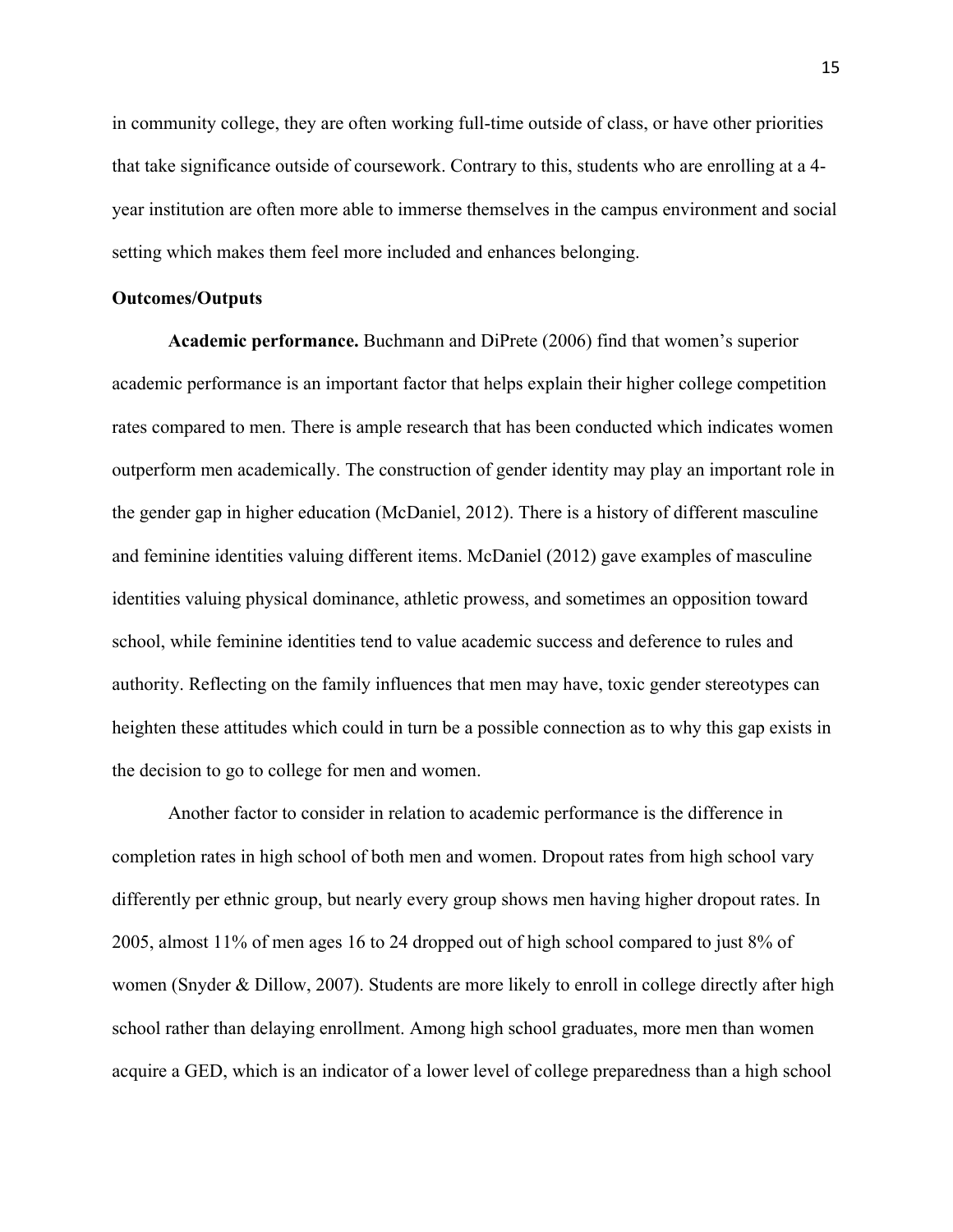diploma (Buchmann et al., 2008). When these men drop out of high school and then later complete a GED to enroll in college, they are missing out on college readiness programming such as college tours, academic workshops, and counselor assistance. Not having these resources can play a role in the motivation of these men to enroll in college as they do not feel as prepared or assisted as their counterparts who enroll in college directly out of high school.

#### **Summary**

Gender disparity in education is not new, but it's impact on society has been and will be significant (Garibaldi, 2014). There has been a reversal in the gender gap that once existed within higher education where now women are favored, and we are seeing much fewer men attending college. Women have and continue to exceed men academically. This is an important factor to consider in high school as these different academic levels can have an impact on how men perceive themselves and their capability of attending college. McDaniel (2012) shows that women's superior academic performance can be an influential factor when looking at why men may not be attending college. There are also factors that can impair men's academic performance, one of which can be family influences. Doherty, Willoughby, & Wilde (2016) found that men who come from a single-parent family were at a greater risk of not attending college when compared to women who come from a single-parent family. Not only are there less men going to college across all racial and ethnic groups, but men are also not completing college and earning degrees at the same rate women are. The underrepresentation of any group, in this case men, has implications to impact the sense of belonging for those students (Trowler, Allan, & Din, 2019).

Astin's (1984) student development theory can help to guide a strategy for analyzing how to explain why sense of belonging on campus for men is crucial in retaining them to degree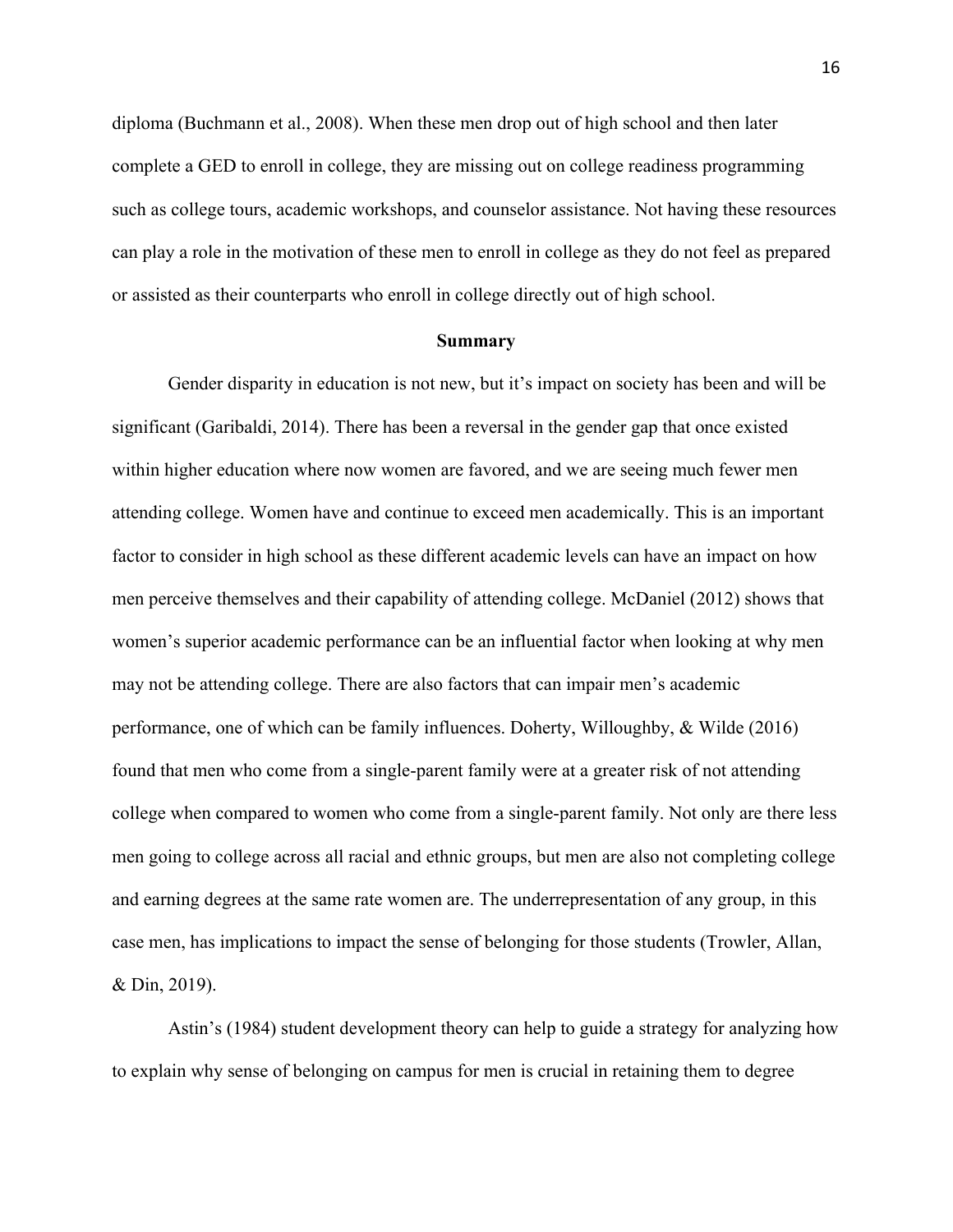completion. The many factors that come with college during the students' experience can positively or negatively affect the overall experience and chances of involvement for the student. Factors such as extracurricular involvement, mentorship and relationships with faculty and professors, and many other factors will either positively impact a student to have a more successful experience or will negatively impact the student to have a less successful and fulfilling experience. Schlossberg's (2008) transition theory can provide a framework for how students experience transitions during various times in their life. Individuals experience transitional times often and Schlossberg (2008) shows that students can navigate transition stress through the process of taking stock where we look at the four realms of situation, support, self, and strategy. Everyone has their own identities and way that they see themselves, but there is high priority in making sure that the stakeholders around the student are educated and aware of how to help the student navigate the situation. Men and women experience stress in different ways, so it is crucial to consider when looking at why there is a lack of men entering higher education.

## **Conclusion**

Factors both in high school and the college environment have shown and proven that they have an impact on the experience of men in higher education and rates of degree completion. The interactions from every level with men during their educational experience are crucial. It is critical that more institutions and schools put more focus into showing the importance of education to men. For the transition to be the best and most successful that it can be, high schools and colleges need to bridge the gap between the later high school years and early college years so that men stay engaged in their educational path. The reason that Astin's (1984) model is so important to use in aiding with this problem is that it brings the attention to the behavior and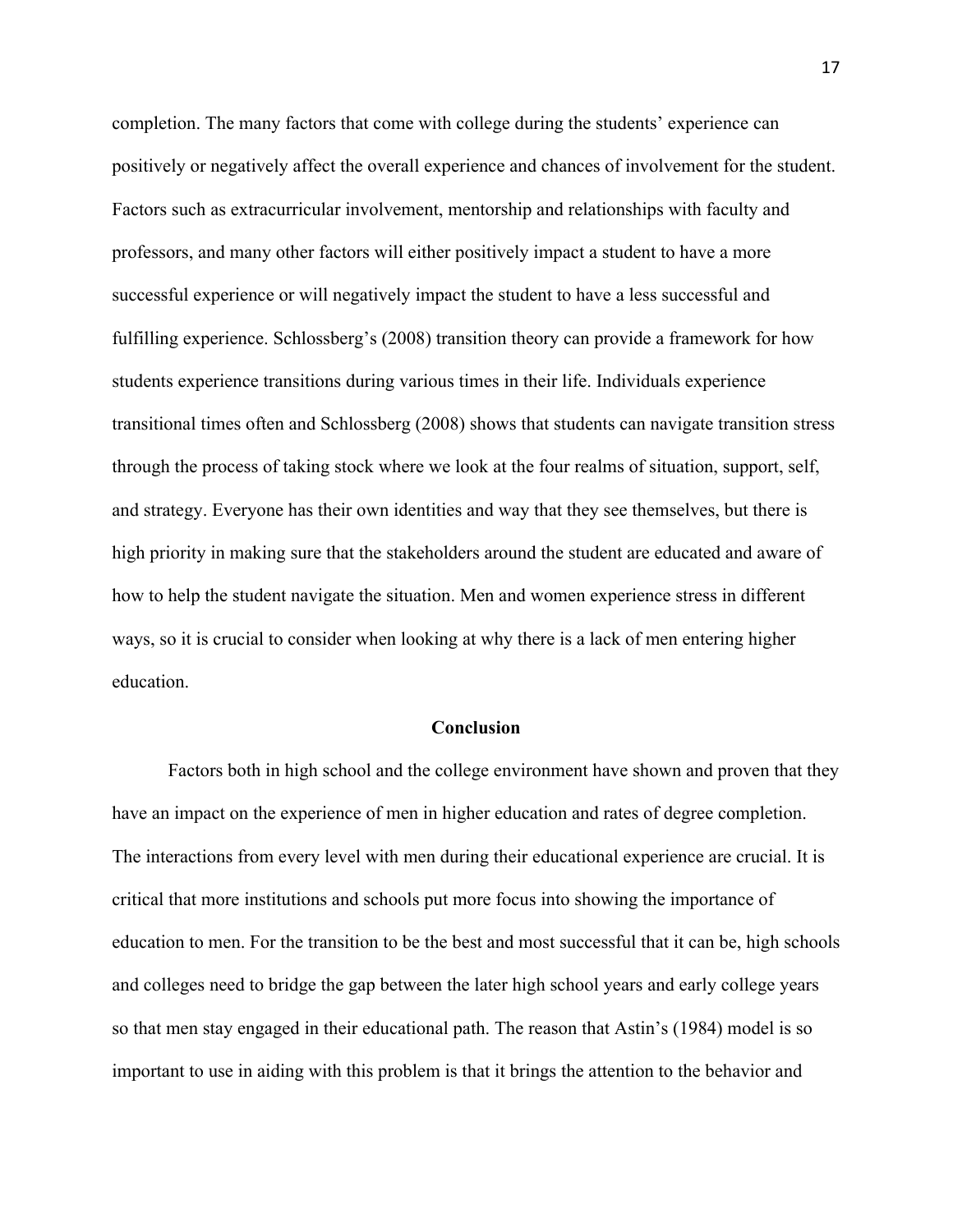motivation levels of the student. Paying attention to the behavior and habits of college men can be crucial in their retention and universities' ability to get them to complete their degrees. If men are not given the space and resources to build community with one another as well as well as how to be successful, the gender gap may continue to be a trend in higher education.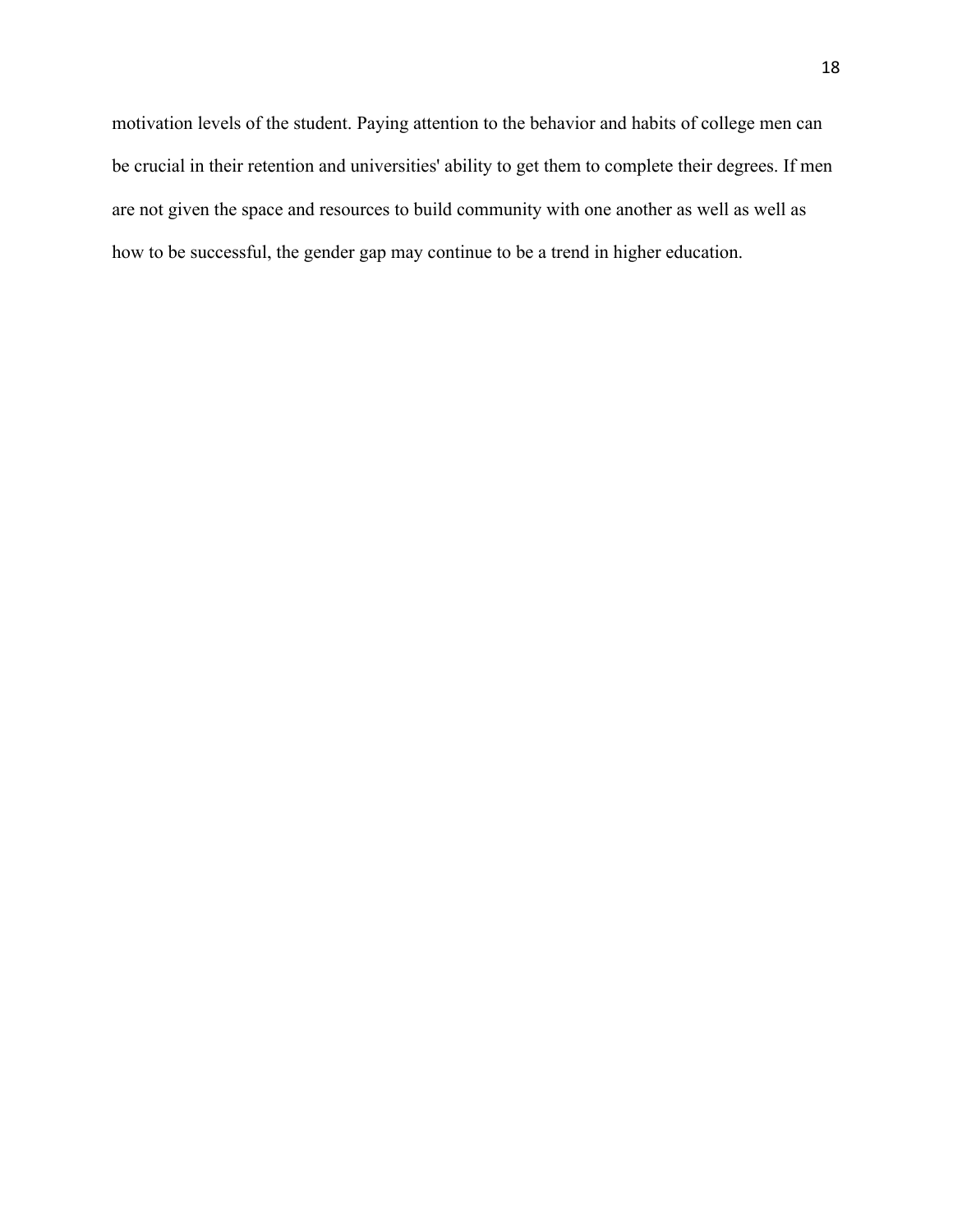#### **Chapter Three: Project Description**

#### **Introduction**

The gender gap in higher education has existed for years, but this gap has reversed to show a majority of college students being women. It is crucial now more than ever to work towards intervention strategies to explore men's college success. To address this growing concern, this chapter outlines a semester long program designed for first semester college students who identify as men that provides the resources and tools to aid in their success and challenge the barriers and toxic masculinity attitudes they experience. This chapter will begin with an explanation of the project components and a breakdown of the various lessons that will be covered including activities and speakers that will be present a part of the program. Following the project components, the evaluation system in place to measure whether the program was effective in supporting college men to success will be addressed. The chapter will conclude with suggestions for implementations and use of this intervention program for the future.

#### **Project Components**

The following seminar course is intended for first-year college students identifying as men at Grand Valley State University. Those who identified as men on their admissions application will be contacted with more information on how to sign up for this course and the intended benefits of participation. The primary goal of this course is to aid in building community for men early in college and to educate them about their multifaced identities, the barriers they may face, and the skills needed to be successful in college. The course will include topics such as identities, societal stereotypes, reading strategies, academic success, mentoring, intersecting identities, student involvement, and well-being. Each week's focus will be described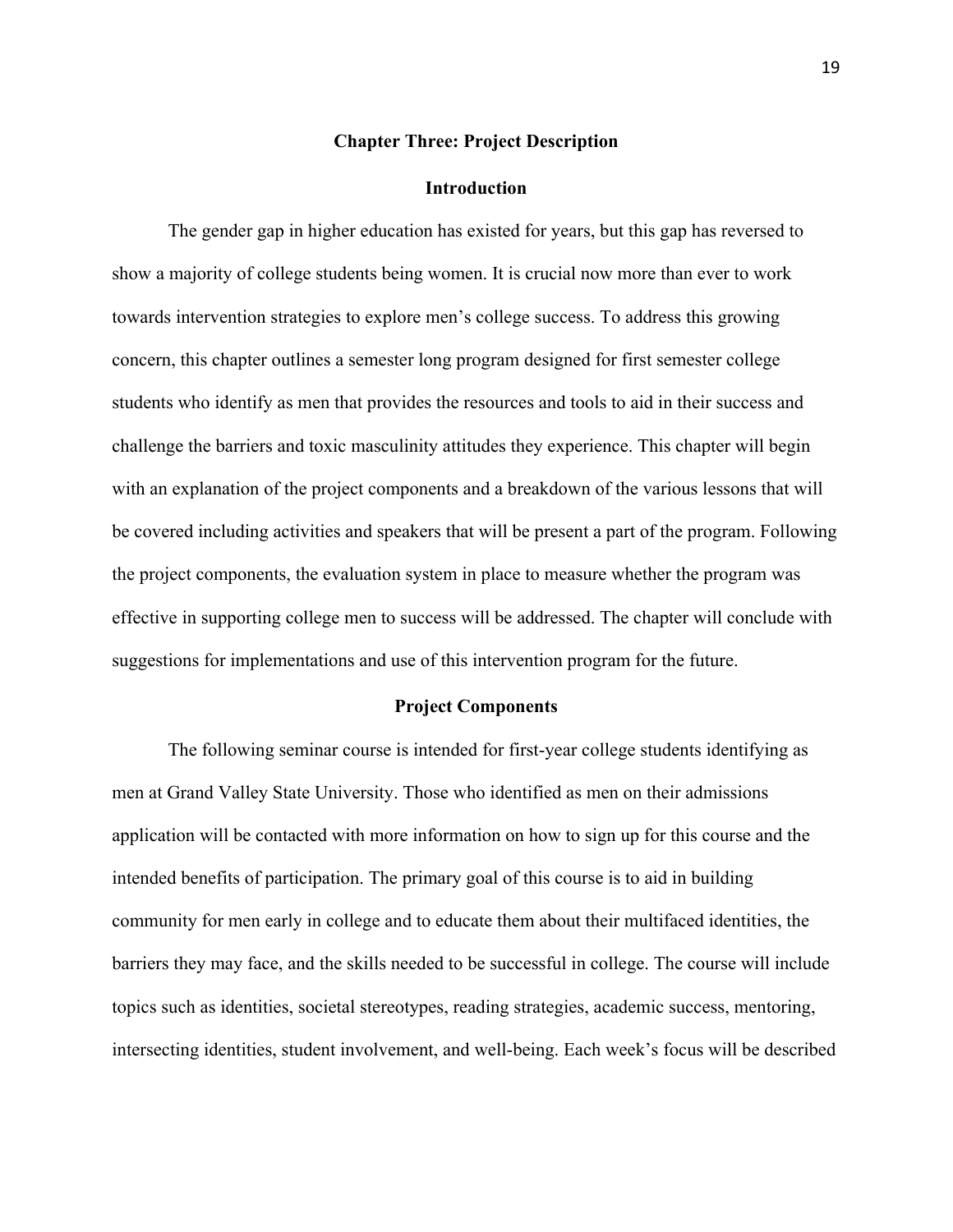in detail and will include learning outcomes related to the topic. See Appendix A for a syllabus and full schedule of the course.

## **Course Content**

## **Introductions and community building**

The beginning of the program will focus on introductory activities intentionally designed to build community and trust among the participants. This will also create investment into the program from the beginning. Students participating in the program will be given the chance to introduce themselves to the group and share information such as their intended major, hometown, why they chose to participate in the program, and any interesting facts they would like to share to the group. The students will also get debriefed on what the topics for the semester look like and what areas will be covered. Alongside the student participants in the program participating in these introductory activities, the mentors will also be invited and participate. Prior to beginning the program, the students will have received their mentor pairing, and this will be the first time for them to meet in person. Not only will the mentor and mentee pairings be able to meet for the first time, but the students will also get to meet all the mentors. Many believe that the presence of role models positively influences the behavior and success of students (Koch & Zahedi, 2018). This is intentional to help the students get to know staff and faculty on the campus and be able to know familiar faces as they navigate getting transitioned onto campus.

## **Identity development and social stereotypes**

To understand men's identity development, student affairs professionals need to explore how men see themselves as men within "the context of the restraints, constraints, and expectations of the male gender role," (Davis, 2002). To understand the socialization of gender and how men see themselves, there will be an activity conducted known as the gender box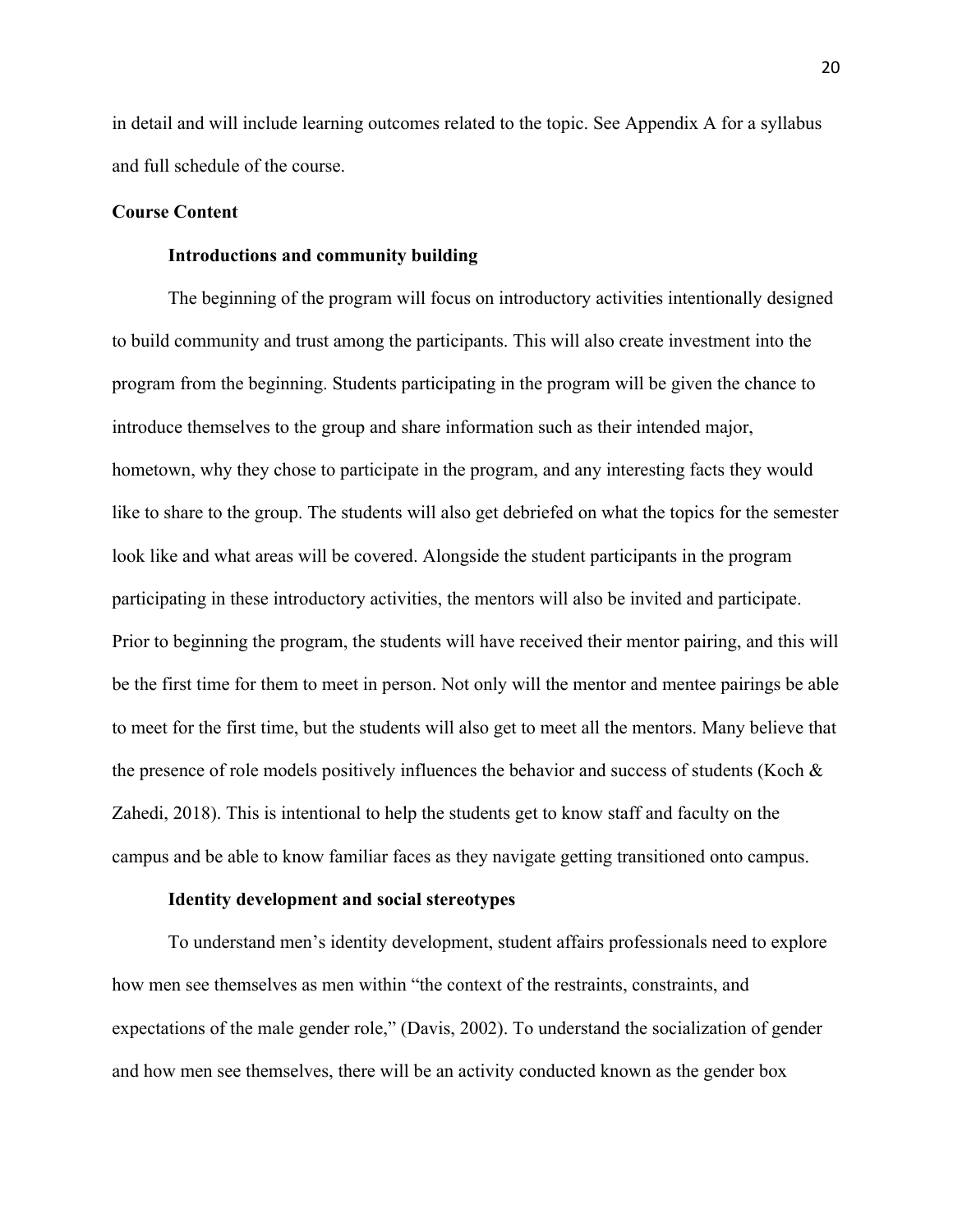activity, created by the Oakland Men's Project (n.d.). The gender box activity is broken down into three simple steps that the participants of the course will go through. The materials needed for this activity are paper and a writing utensil. The participants will begin by drawing a box on a sheet of paper. The facilitator of the activity will then ask the participants to brainstorm and write down what words, phrases, or characteristics that come to their mind when they think about what it means to "act like a man" in society. This is intended to get students to start thinking of the stereotypes and societal norms that are placed on men. Once the students have written down their own answers, the facilitator can ask the students to share out and will write the activity on the board as well. Having the students both do the activity independently as well as share out their thoughts and see the activity done with the collective thoughts will help them process their own thoughts while also working as a collective group. It is important to note that this activity is meant to show the collective and societal stereotypes that exist and not as much on the individual behavior of each member.

Next, participants will be asked to think of labels that could or are used to describe those men who do not conform or identify themselves as the characteristics in the box. These labels should be written outside and around the box. This part of the activity is where it could begin to feel uncomfortable for some participants so it is crucial to preface that it is a safe space and that everyone must uphold respect as this is intended to be educational and not hurtful or aimed towards anyone. After those answers are shared out, participants will be asked to discuss and share what could happen physically or verbally to those individuals that are outside of the box.

Tillapaugh and McGowan (2019) discuss how although this activity can come at a time that is a starting point particularly for college men who have not put much thought into what it means to be a man or the role of masculinity in their lives, this activity may help individuals in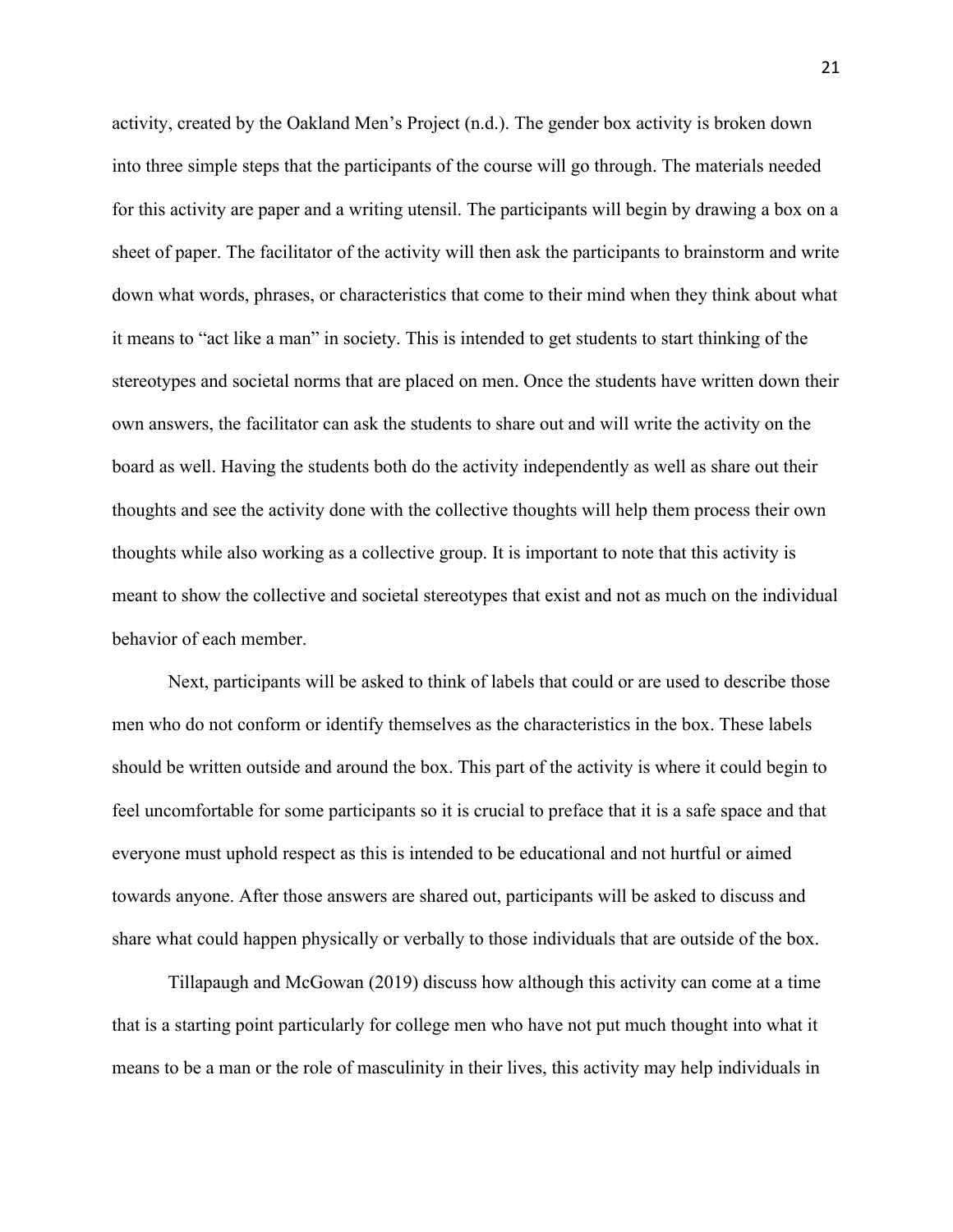understanding. Another crucial aspect to this activity that will be needed to be for the facilitator to challenge the responses from the participants. The facilitator for this discussion will be a representative from Black Male Scholars at Grand Valley. The challenge is what is going to be what helps the students engage and genuinely learn how these social constructs have come to be. A final takeaway from this activity is to remind students that these are expectations from society and not realistic.

## **Academic success**

Research demonstrated that large numbers of first year college students do not possess adequate reading abilities, but specifically men are a demographic struggling in this category of literacy (Poole, 2019). As discussed in previous chapters, there is an importance to focus and highlight on the academic success of college men to help close the gap of academic excellence from their women counterparts. A study done by Poole (2019) set out two goals in their study: to investigate the strategies that first-semester college men used while reading academic texts and to determine if there was a relationship between academic success and the frequency of use of such strategies.

To help the men in the program work through various academic strategies to help them be successful in the classroom, the Student Academic Success Center at Grand Valley State University will be brought in as a resource and as a facilitator. Together the participants will create semester success plans and discuss topics such as time management, goal setting, reading and research, communicating with professors, and more. Students will also be able to get a lesson on academic policies at the university to make sure that they are fully aware. The tutoring center will also be brought in as a campus partner and co-facilitator for this week to highlight the services that they offer. It can be difficult for students to make the first step in finding these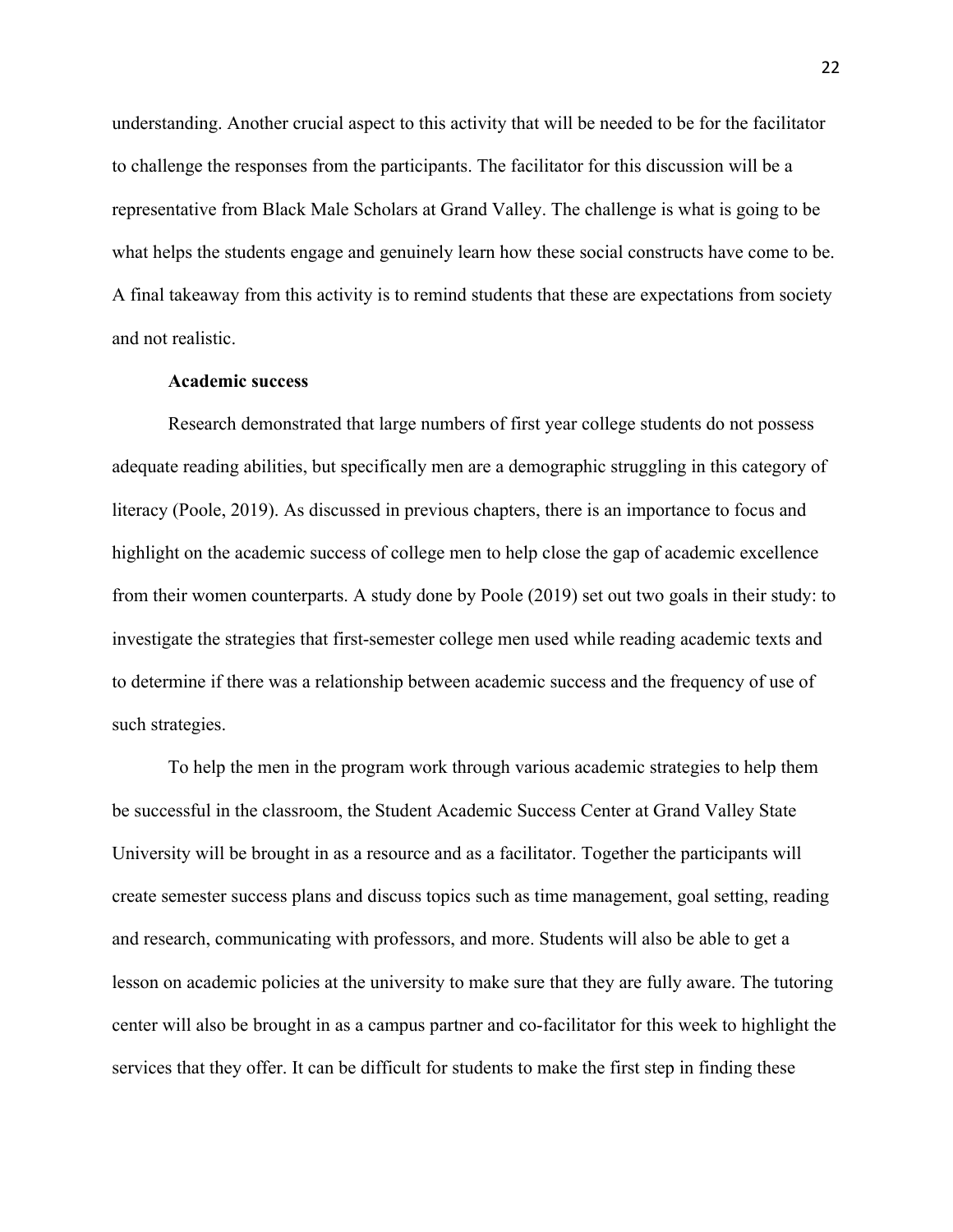resources when new to campus. Bringing the resources to the students to show them the support that is available to them and the importance of staying on top of their academics will be beneficial in showing students that these offices are here to support them.

## **Intersecting identities**

Recognizing that men's identities are complex and not something that every student may fully understand of themselves, this week will focus on marginalized identities of men. Robbins and McGowan (2016) pointed out key points to highlight when discussing and creating programing around intersecting identities with men. The first is that educators must recognize that gender is inseparably connected to students' other social identities. Next, educators must understand that student's gender identities are shaped by social structural inequities. Through using these intersectional perspectives of gender in college men and masculinities programming promotes the meaning-making of students' lived experiences while also promoting efforts to dismantle systemic oppression.

For the program this week, there will the opportunity for collaboration with multiple of the social justice centered offices on Grand Valley State University's campus. All the offices mentioned will be co-facilitating the conversations for this week. The first example collaboration will be with the Office of Multicultural Affairs at Grand Valley State University. By bringing in the Office of Multicultural Affairs to have a discussion with participants in the course, students will be able to have a better understanding not only of identities, but also gain knowledge of the resources and programs available right on their campus. A few examples of the resources that the Office of Multicultural Affairs can provide to students is information on Asian American and Pacific Islander, Black/African American, Latino/a/x, and Native American students and resources available to those specific groups that the men may identify with. Even if the men in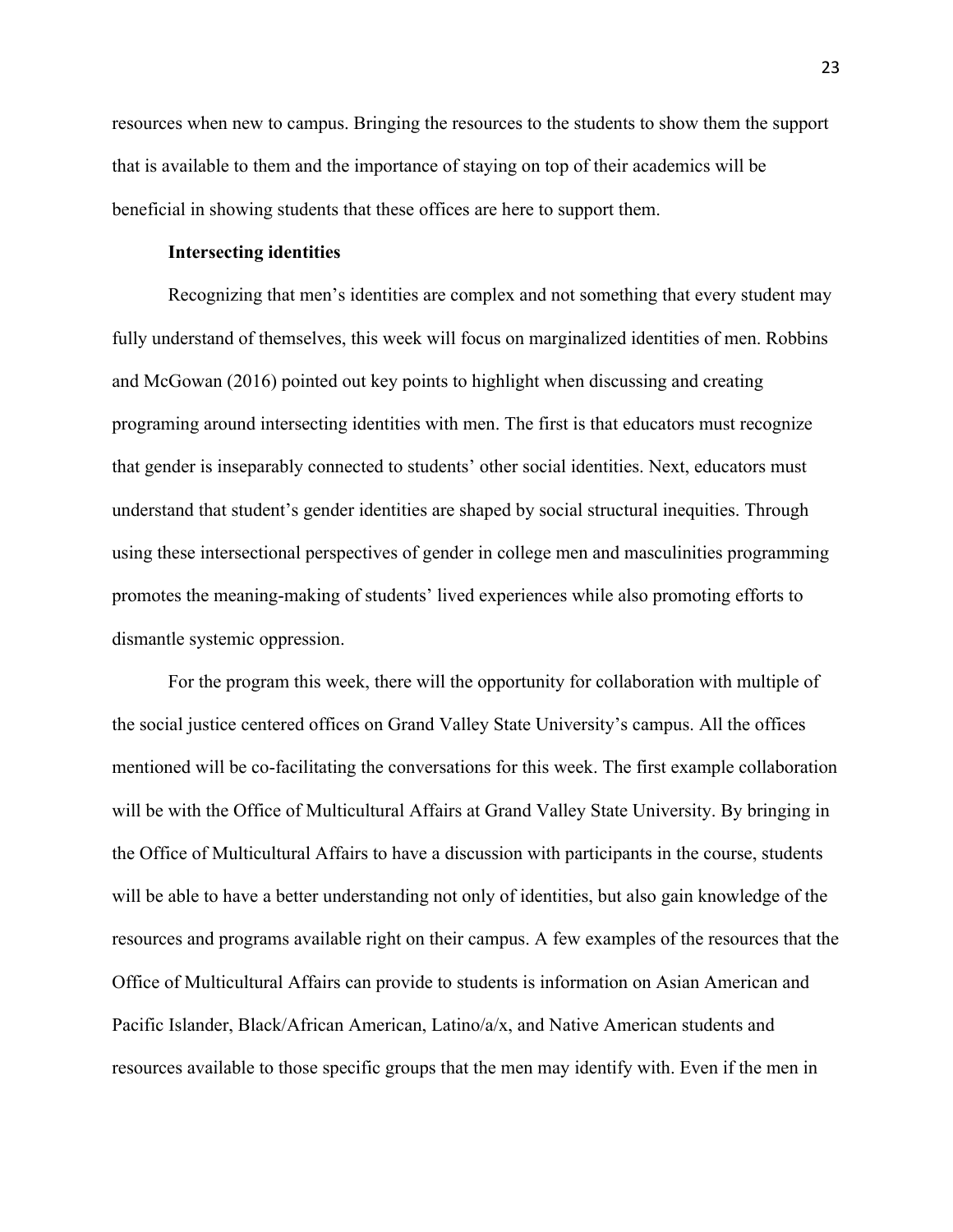the course do not identify with these example cultural identities the goal is to educate the men on how these identities can impact their experiences in college and overall. Other offices on Grand Valley State University's campus that will be invited to collaborate on the topic this week are the LGBT Resource Center, Disability Support Resources, and Campus Interfaith Resources. The men in the course will be able to explore identity through the various lenses of race, gender, sexual orientation, ability, religion/worldview, class status, and others. The Grand Valley State University Social Justice Centers put a high priority on the importance of intersecting identity events and initiatives. As an activity, the participants will also be completing an identity map. The purpose of completing the activity is to help gain a better understanding of not only who the students are as individuals, but also in their community.

## **Student involvement**

Astin (1984) examines that for men the most common reason for dropping out was boredom with academic courses, clearly implying a lack of involvement. Student involvement is important to college men as it is a steppingstone to building and fostering community and a support system for these men. For the discussion this week around the importance of student involvement, the Office of Student Life at Grand Valley State University will come and speak to the participants in the course. Social involvement can be beneficial to men as they can explore their different identities and find the best fit for them. Men will learn the various ways to get involved in the hundreds of student organizations that Grand Valley State University has to offer. Guest speakers from specific organizations geared towards men will also be brought in as example organizations to get involved in, but all student organizations will be highlighted. Not only will the organizations be discussed, and men will learn what organizations there are on campus, but the men in the course will also be required to attend a minimum of two events for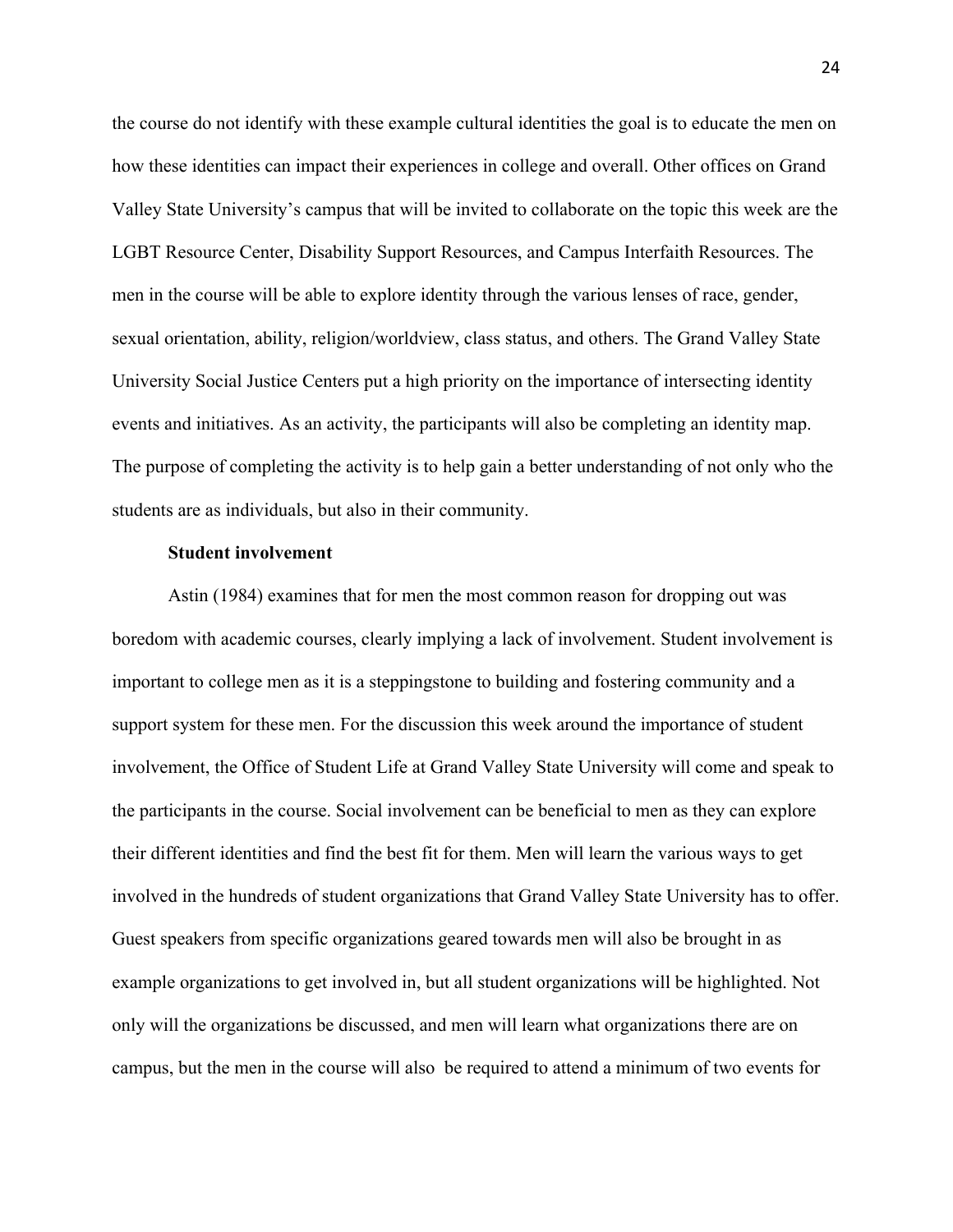two different organizations. It will be emphasized that the men are not required to commit membership to the organization, but rather that the point is for them to experiment with social involvement on campus. Participants will write a summary of what event they attended and what organization it was for and what they thought about it. The goal is to get them reflecting on what their needs are and how they can find places that will be of benefit to them on campus.

A key theme that will be discussed this week is that involvement is not just within social organizations. Student involvement can be within academics, athletics, residence life, or even interactions with staff and faculty on campus. As a majority of first year students at Grand Valley State University will live on campus in residence halls, it will also be of importance to highlight the importance of building community and how to be involved in that setting. Living on campus provides multiple benefits to students and has been proven to increase a student's chances of persisting through college (Astin, 1984).

## **Well-Being**

For the final week of the program, the focus will be on combatting the stress and importance of mental health to these men. As discussed in the previous chapter, the transition into college is complicated and can present specific challenges and barriers to men. It is important for these men to know the mental health and well-being resources available to them and the importance of utilizing them. The counseling center will come in to discuss the importance of mental health in men specifically with self-help strategies, alcohol awareness, and other programs that they have to offer students. Recreation and Wellness will also come in to talk about the healthy lifestyle development and how it can impact student success. It is intentional to have this be the final week of the program as it will be a wrap up to highlight that although they have now been further educated in male identity and barriers they face, but now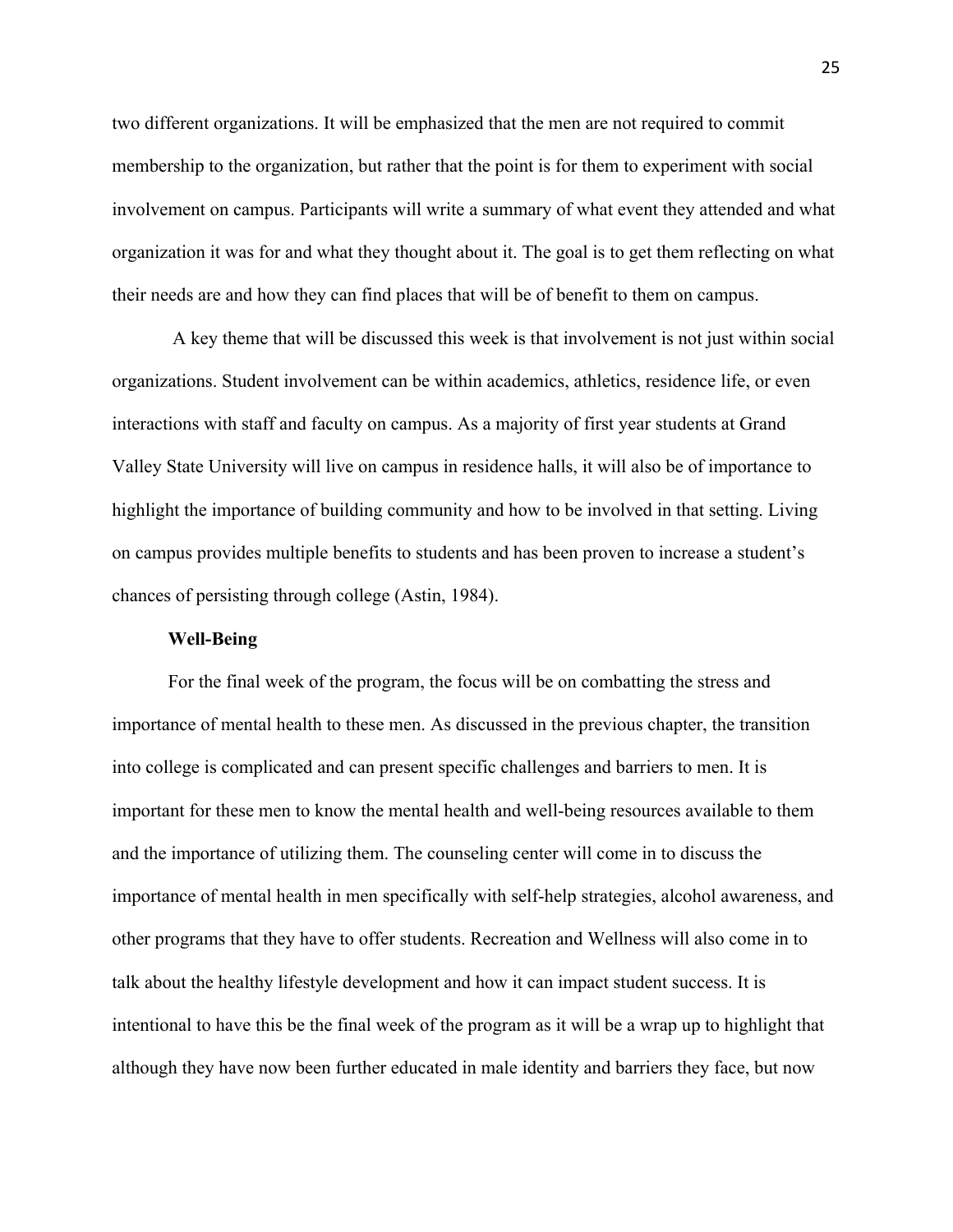how to specifically practice wellness strategies to be successful. The student's health and wellbeing are of most importance for these men to be successful and persist through college.

## **Mentoring**

Many men's peer spaces in higher education fall among a spectrum of problematic to promising (Tillpaugh & McGowan, 2019). However, more student affairs professionals today are learning and have begun to use the influence that men's groups must challenge the societal norms that they have created. Mentoring is another strategy that can be used to support the learning, growth, success, and engagement of men on campus (Tillpaugh & McGowan, 2019). Much of the mentoring programs that higher education institutions are seeing is centered around men of color. Although these programs are successful for those students, it is important to offer a larger scale of mentor programming for men that includes more of low-income men, men with disabilities, and men from religious minority groups (Tillpaugh & McGowan, 2019).

As research on mentorship continues to grow, mentoring should be framed as "a dynamic relationship where a senior member (mentor) guides a junior member (mentee) through formal and informal professional development experiences to help expand professional, psychosocial, political academic and resource-gathering skills" rather than trying to fix young men (Torrens, Salinas, & Floyd, 2017).

For the duration of the program, students will be paired with an assigned mentor. There will be a survey sent out prior to the beginning of the course to gather information from the students about their needs, demographic, and interests and that will be used to assign mentor pairings. The mentors selected for the program will be men who are either faculty, staff, or grad students at Grand Valley State University. There is also a hope that students who graduate from the program will later come back and can be a mentor to future students in the program. The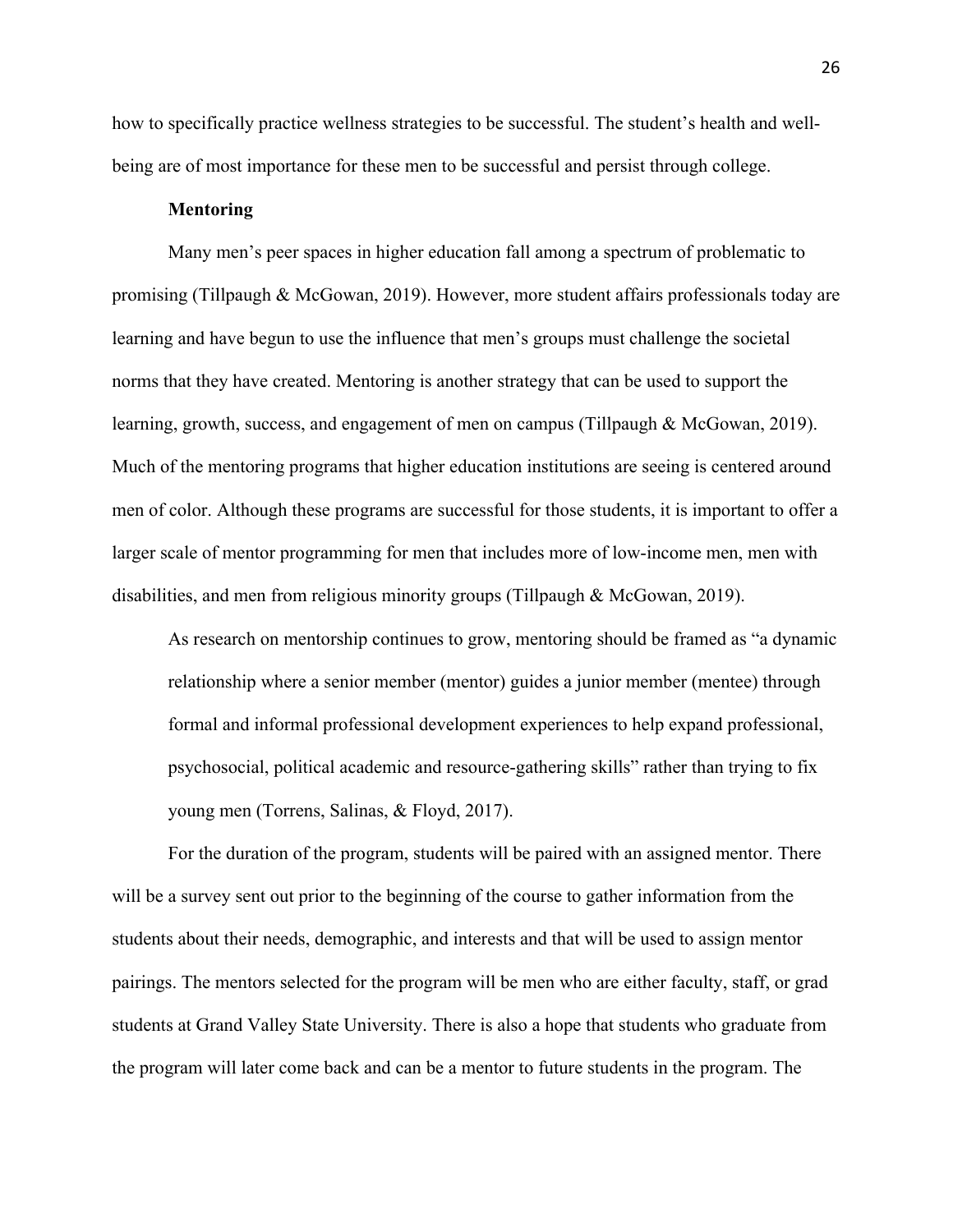selection will be intentional so that mentors can be of greatest assistance to their mentee. Frequent, meaningful interactions between students and faculty, both inside and outside the classroom, are important to learning and personal development, and a host of gains including academic skill development, social self-confidence, academic and social integration, and leadership (Kinzie et al., 2007). All the participants in the course will meet bi-weekly with their mentors but can also meet more frequently. Together, the pairings will participate in masculinity dialogues about what it means to be men in college, struggles, successes, and foster true relationships. The goal of this mentoring is for the students to be able to create meaningful relationships with someone else on the campus that they can continue through their college career and beyond.

## **Project Evaluation**

The style of assessment that will be used to evaluate the program will be outcomes-based assessment. Bresciani, Gardner, and Hickmott (2009) describe outcomes-based assessment as a systematic and intentional process where outcomes are planned and determined if they are achieved based on results from implemented methods. This method of evaluation will be helpful in intentionally using the data collected to inform and the future decision-making that takes place for the program as well as for the institution. Bresciani, Gardner, and Hickmott (2009) describe the use of assessment cycles to conceptualize outcomes-based assessment. Tillpaugh and McGowan (2019) describe six phases of an assessment cycle that can be used to assess men and masculinity programs as identify goals, develop learning and program outcomes, design assessment methods, collect and analyze data, communicate findings, and refine and change. As cited in Appendix B for the specific questions centered around the learning outcomes that will be sent to students before and after the course about how they feel they gained confidence,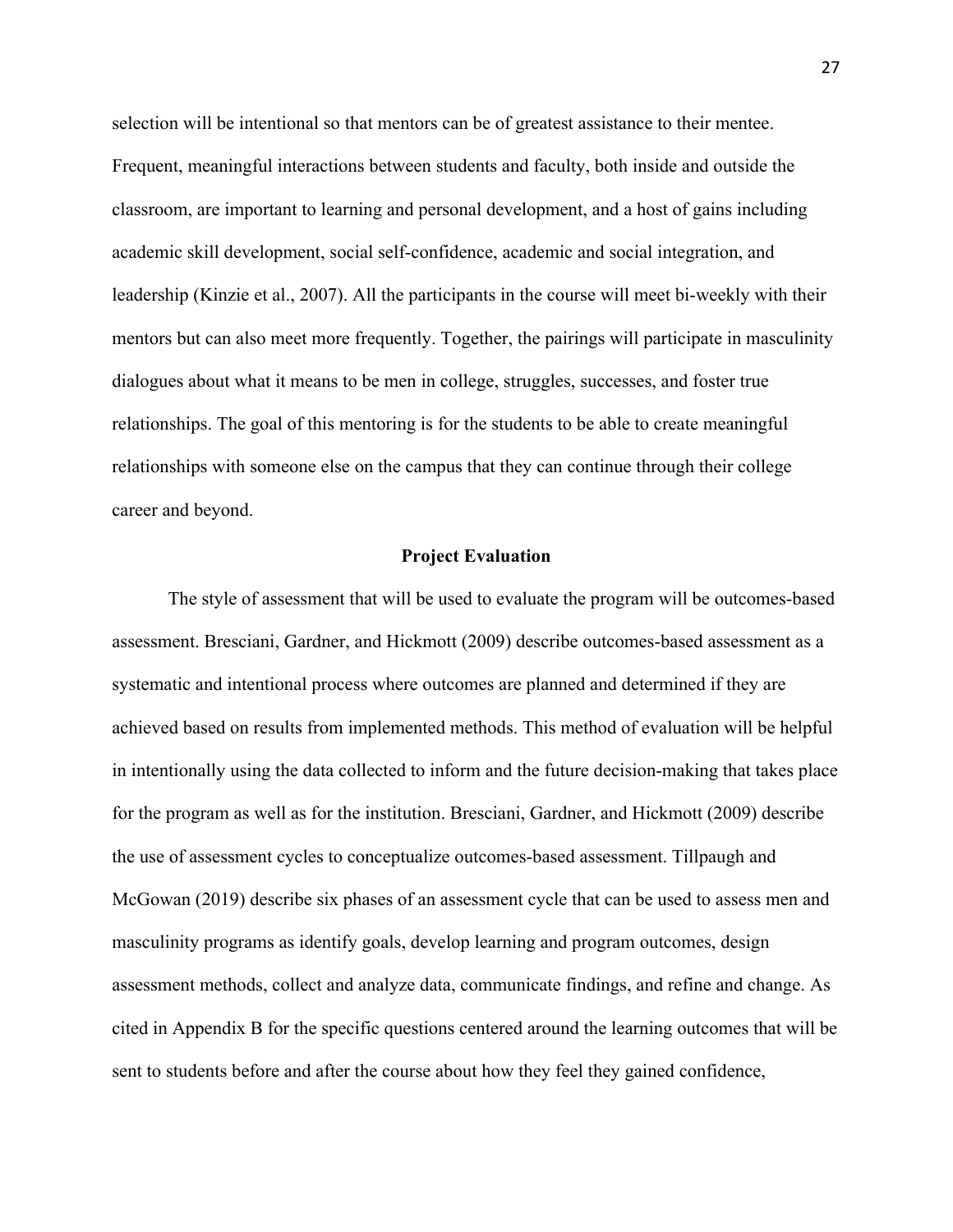knowledge, and awareness of the various topics discussed in the course. This will help the instructor generalize conclusions from the course and its effectiveness. The assessment cycle approach to outcomes-based assessment uses results in ways that advocate for college men and masculinities programs and services while advancing student learning, development, and success (Tillpaugh & McGowan, 2019).

## **Project Conclusions**

Harper and Harris (2010) argue that individuals working in higher education have a moral responsibility to help young men understand not only why and how they have been socialized to their gender identity but also what their gender identity and sense of masculinity means for their future. To understand men's success in college it is important to recognize and evaluate the factors that they are bringing with them, and the barriers society has created for them. More universities in recent years have been working to recognize these inputs and how the collegiate environment can work to break the toxic stereotypes around men's identities and their college success. The work of Astin and his model of how inputs and environments have a direct impact on the outputs of student success which in this case is the retention and degree completion of men. While much more research has been done into the factors that are contributing to the alarming dropout rates of college men, more programs focused in men and masculinities need to be created to generate conclusions on what practices will be most successful for men's success.

## **Plans for Implementation**

This program would be of most benefit to first-year students identifying as men. Potential growth of the program could give the opportunity for programming for students identifying as men at all levels of college, but this course will be intended specifically for first-year students.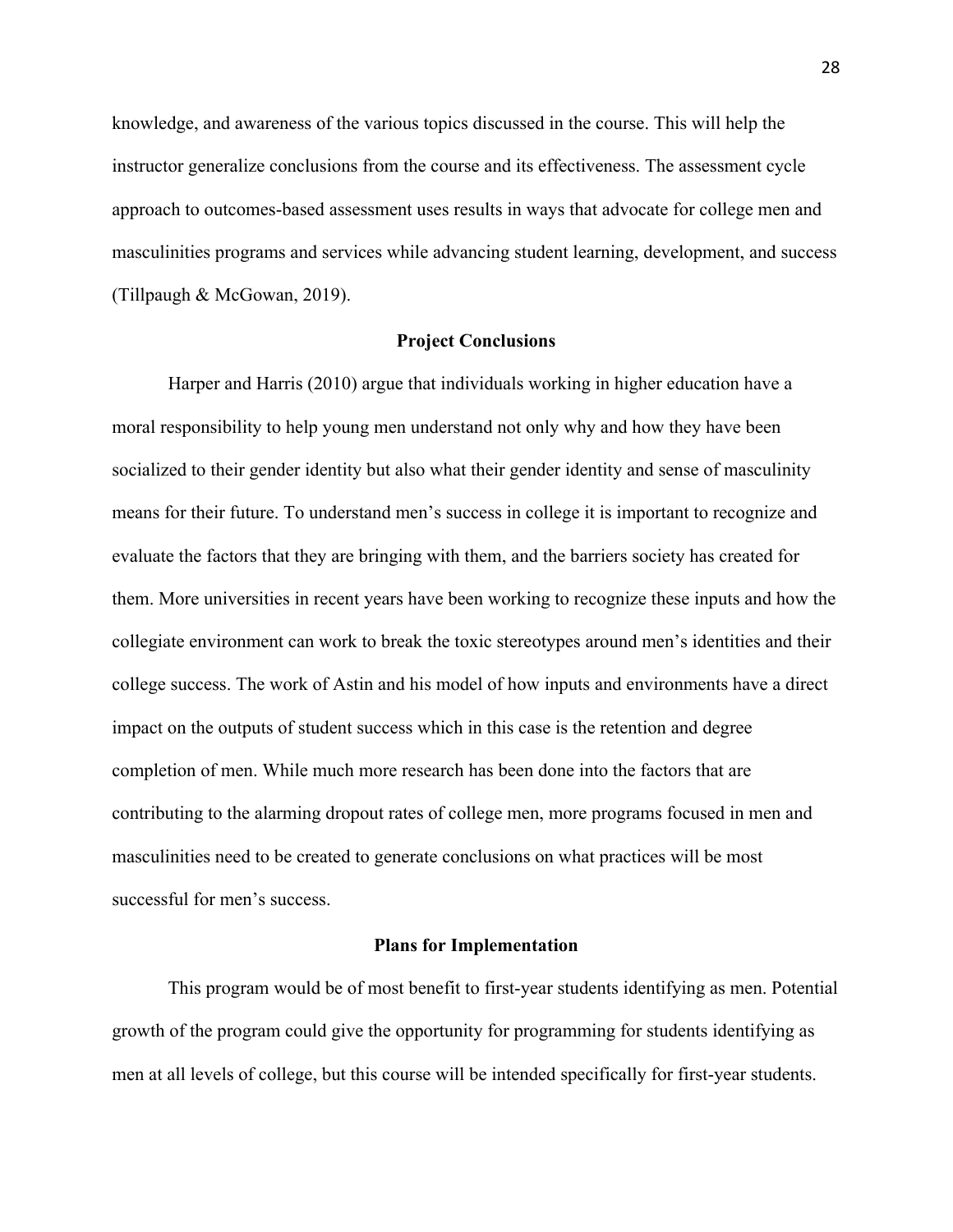For this course to be of most benefit to students there will need to be collaboration with multiple campus partners such as the Counseling Center, Office of Student Life, Office of Multicultural Affairs, LGBT Resource Center, Residence Life, and many more. The recruiting for men to take this course will begin before the men step foot on campus. Fostering community within the various campus partners and directly bringing the resources to the men in the program will assist in showing the men that they are not only able to use these resources, but they should be using them. Through a partnership with admissions, those who identify as men will be contacted directly with information regarding the program so that they can either sign up when scheduling classes or contact the organizer for more information. Ideally, the men who complete this program would have the skills to be more resilient towards their degree completion and challenge the societal norms of masculine identities.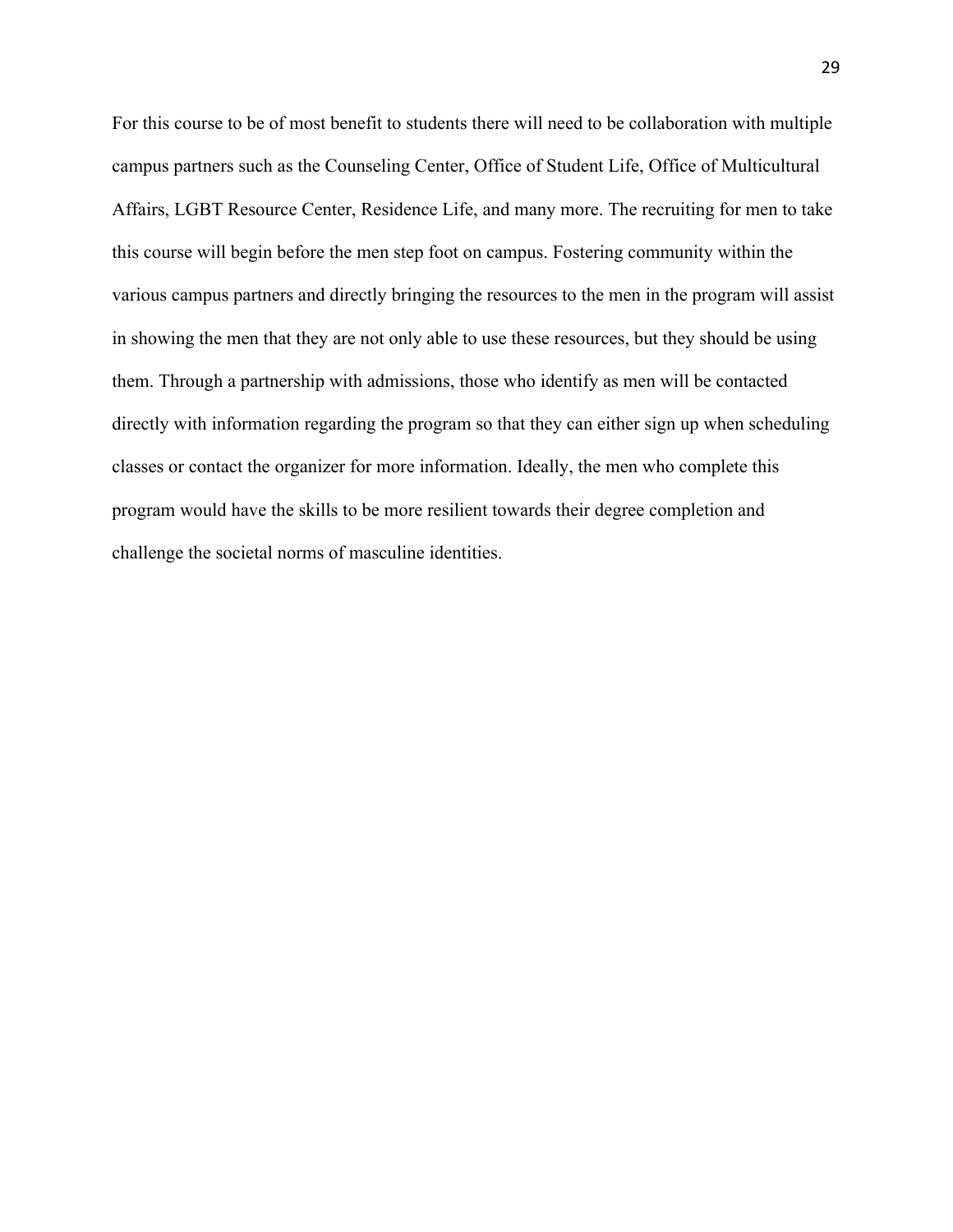#### **References**

- Ahmed, Z., Anantharaman, R. N., & Ismail, H. (2011). Students' motivation, perceived enrollment, and professional commitment: An application of Astin's college impact model. *Accounting Education, 21*(2), 187-208.
- Anderson, M. L., Goodman, J., & Schlossberg, N. K. (2012). Counseling adults in transition: Linking Schlossberg's theory with practice in a diverse world  $(4<sup>th</sup>$ ed). New York, NY: Springer Publishing Company.
- Astin, A. (1975). Preventing students from dropping out. San Francisco, CA: Jossey-Bass
- Astin, A. W. (1984). Student involvement: A developmental theory for higher education. *Journal of College Student Personnel, 25*(4), 297-308.
- Barclay, S. R. (2017). Schlossberg's transition theory. *College student development: Applying theory to practice on the diverse campus,* 23-34.
- Bresciani, M. J., Gardner, M. M., & Hickmott, J. (2009). Demonstrating student success: A practical guide to outcomes-based assessment of learning and development in student affairs. *Sterling, VA: Stylus*.
- Buchmann, C., & DiPrete, T. A. (2006). The growing female advantage in college completion: The role of family background and academic achievement. *American Sociological Review, 71*(4), 515-541.
- Chickering, A. W., & Schlossberg, N. K. (2002). Getting the most out of college ( $2<sup>nd</sup>$  ed.). Upper Saddle River, NJ: Pearson.
- Davis, T. L. (2002). Voices of gender role conflict: The social construction of college men's identity. *Journal of College Student Development, 43*(4), 508-521.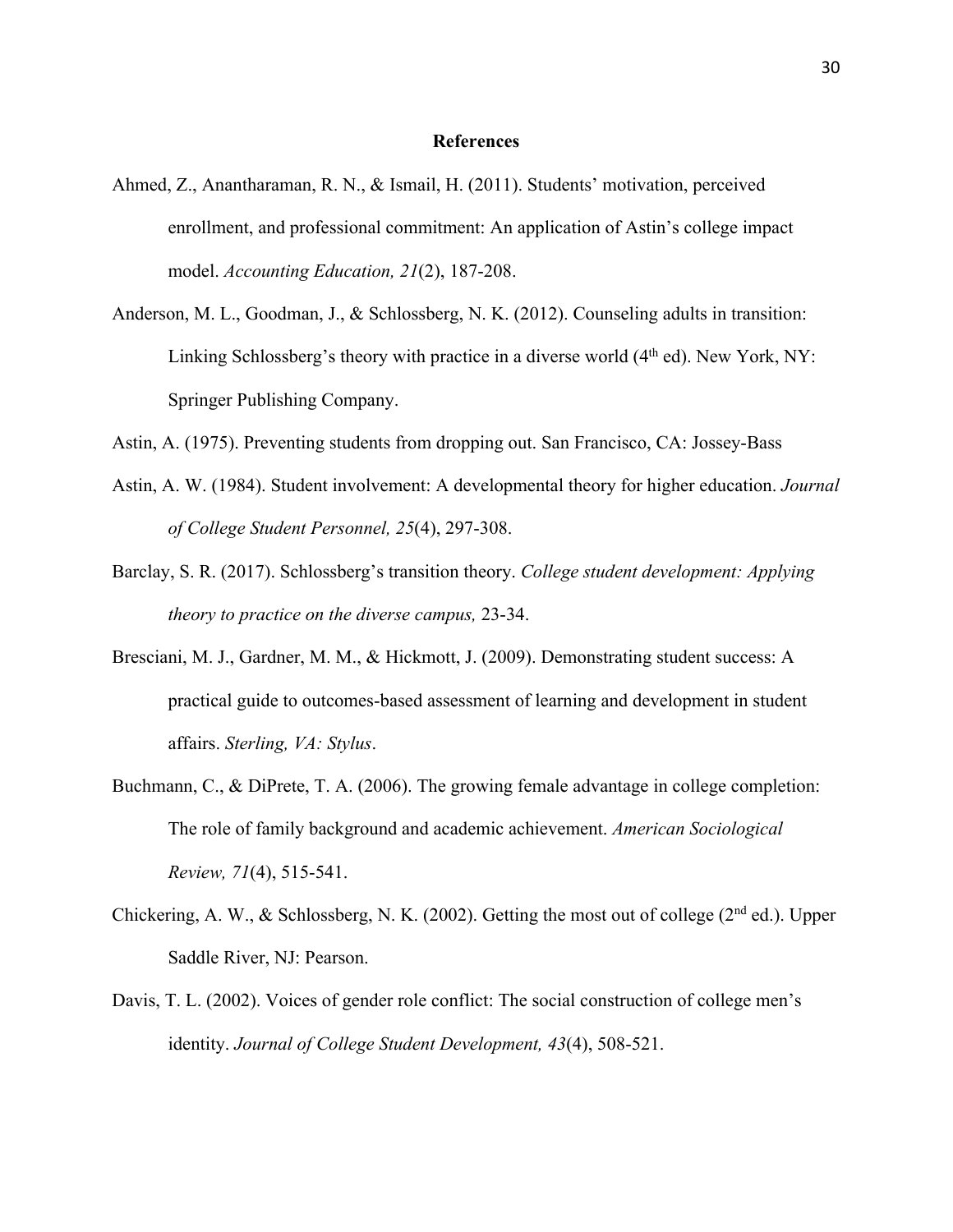- Doherty, W. J., Willoughby, B. J., & Wilde, J. L. (2016). Is the gender gap in college enrollment influenced by nonmarital birth rates and father absence? *Family Relations, 65*(2), 263 274.
- Garibaldi, A. M. (2014). The expanding gender and racial gap in higher education. *Journal of Negro Education, 83*(3), 371-384.
- Harper, S. R., & Harris, F. III. (2010). Beyond the model gender majority myth. *College Men & Masculinities: Theory, Research, and Implications for Practice.* 1-16.
- Harris III, F., & Harper S. R. (2008). Masculinities go to community college: Understanding male identity socialization and gender role conflict. *New Directions for Community Colleges,* 25-35.
- Kahu, E. (2013). Framing student engagement in higher education. *Studies in Higher Education, 38*(5), 758-773.
- Kinzie, J., Gonyea, R., Kuh, G. D., Umbach, P., Blaich, C., & Korkmaz, A. (2007). The relationship between gender and student engagement in college. *Association for the Study of Higher Education Annual Conference.*
- Koch, J. V., & Zahedi, Z. (2018). The effects of role models on college graduation rates. *Journal of Economics and Finance, 43*(3), 607-617.
- MacNaughton, G. (2006). Constructing gender in early-years education. *The SAGE handbook of gender and education,* 127-138.
- McDaniel, A. (2012). Women's advantage in higher education: Towards understanding a global phenomenon. *Sociology Compass, 6*(7), 581-595.
- O'Neil, J. M. (1981). Patterns of gender role conflict and strain: Sexism and fear of femininity in men's lives. *Personnel and Guidance Journal, 60*, 203-210.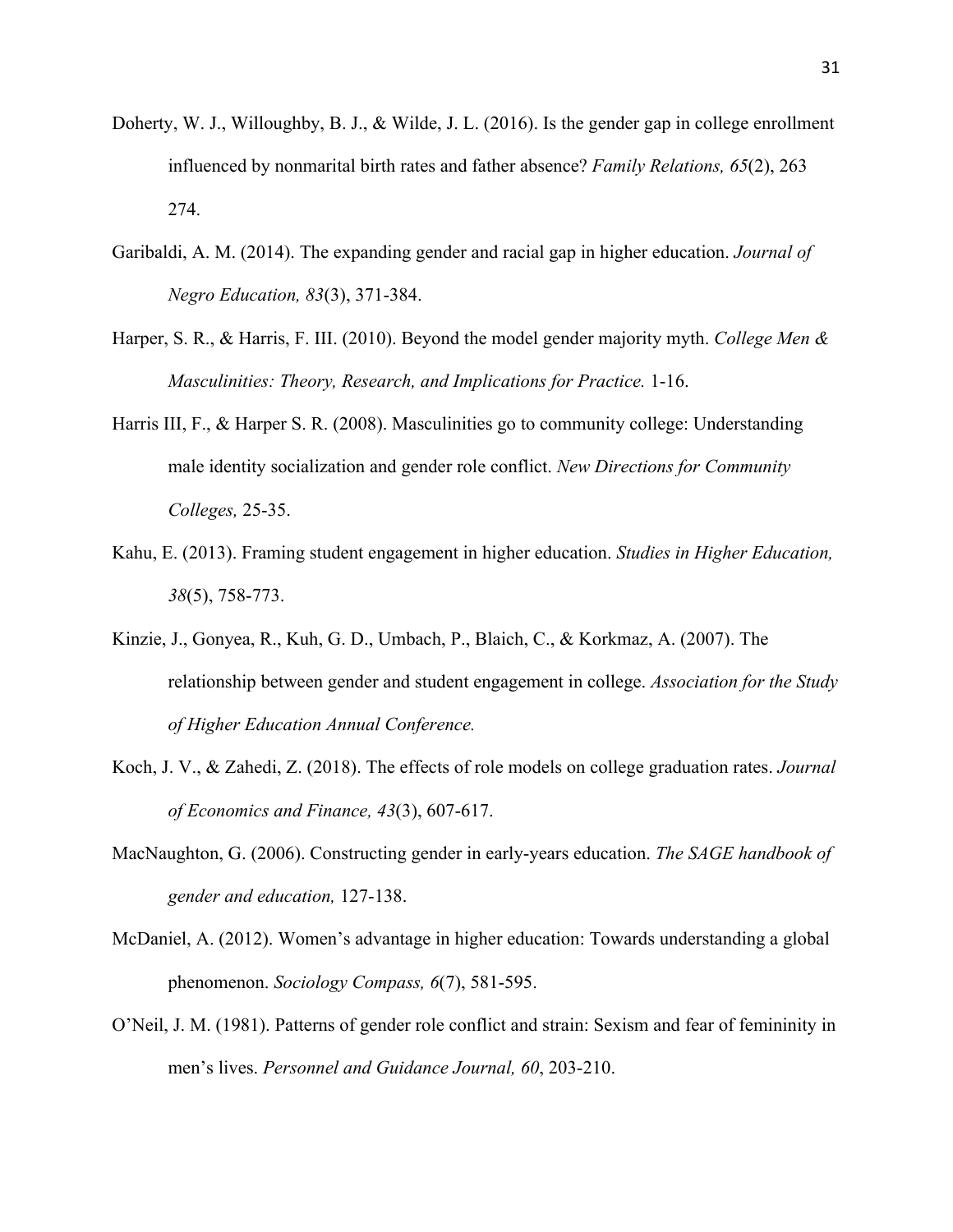- Painter, G., & Levine, D. I. (2020). Family structure and youths' outcomes: Which correlations are casual? *The Journal of Human Resources, 35*(3), 524-549.
- Poole, A. (2019). Reading strategies and academic success: The case of first-semester college males. *Journal of College Student Retention: Research, Theory, & Practice, 21*(1), 2-20.
- Robbins, C. R., & McGowan, B. L. (2016). Intersectional perspectives on gender and gender identity development. *New Directions for Student Services,* 154, 71-83.
- Schlossberg, N. K. (2008). Overwhelmed: Coping with life's ups and downs ( $2<sup>nd</sup>$  ed.). Lanham, MD: M. Evans.
- Snyder, T. D., & Dillow, S. A. (2007).
- Strayhorn, T. (2008). How college students' engagement affects personal and social learning outcomes. *Journal of College and Character, 10*(2), 1-16.
- Tillapaugh, D., & McGowan, B. L. (2019). *Men and Masculinities: Theoretical Foundations and Promising Practices for Supporting College Men's Development:* Vol. First edition. Stylus Publishing.
- Tison, E., Bateman, T., & Culver, S. (2011). Examination of the gender-student engagement relationship at one university. *Assessment & Evaluation in Higher Education, 36*(1), 27 49.
- Torrens, O. D., Salinas Jr., C., & Floyd, D. (2017). Examining the value of mentoring and men or color staff members of a community college. *Mentoring & Tutoring: Partnership in Learning, 25*(5), 1-20.
- Trowler, V., Allan, R., & Din, R. (2019). The mystery of the missing men: How do young men experience "belong-ing" in higher education? *Boyhood Studies: An Interdisciplinary Journal, 12*(2), 51-69.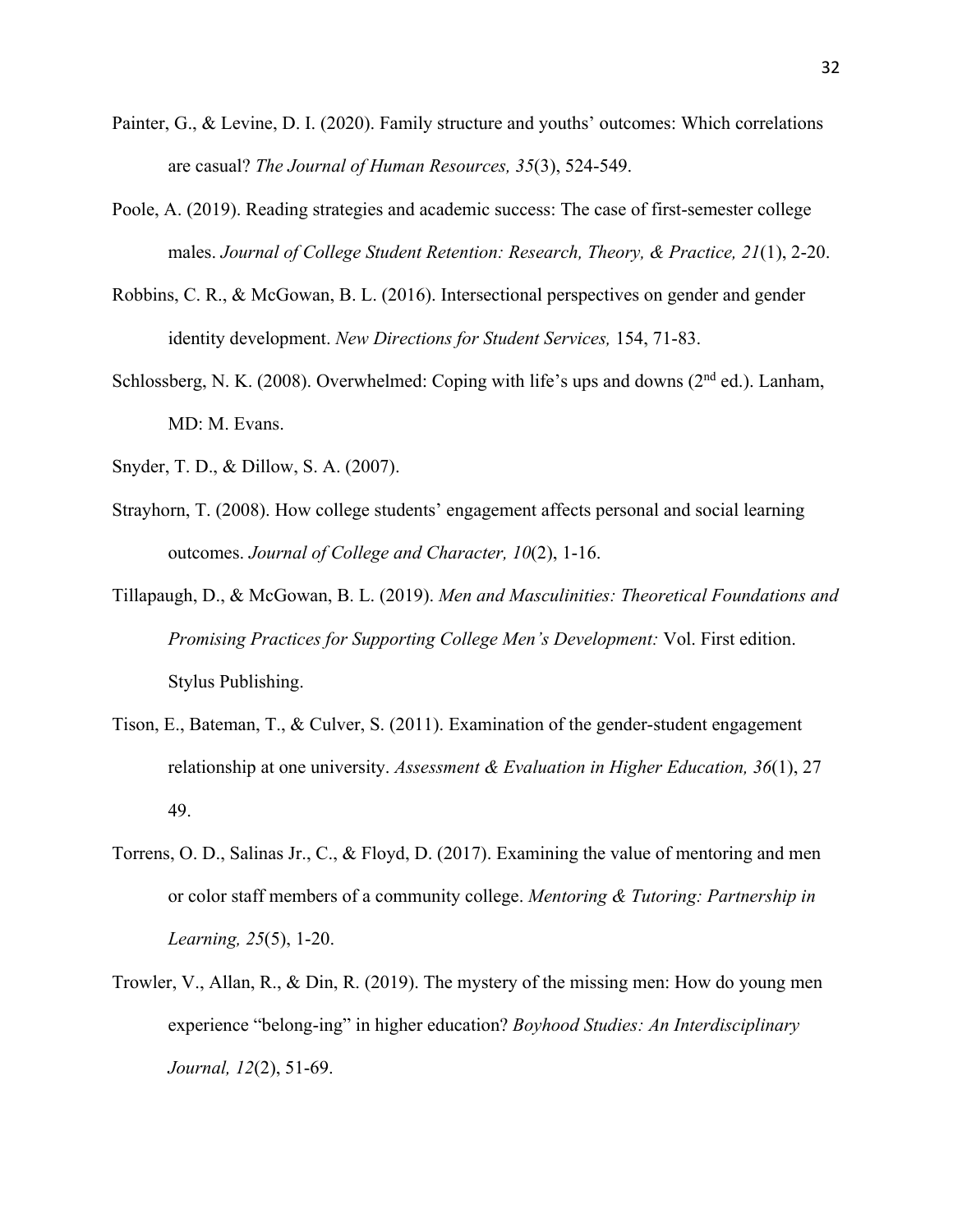- Undergraduate Enrollment. Coe undergraduate enrollment (n.d.). Retrieved April 18, 2022. from https://nces.ed.gov/programs/coe/indicator/cha
- Valentine, G. (2007). Theorizing and researching intersectionality: A challenge for feminist geography. *The Professional Geographer, 59*(1), 10-21.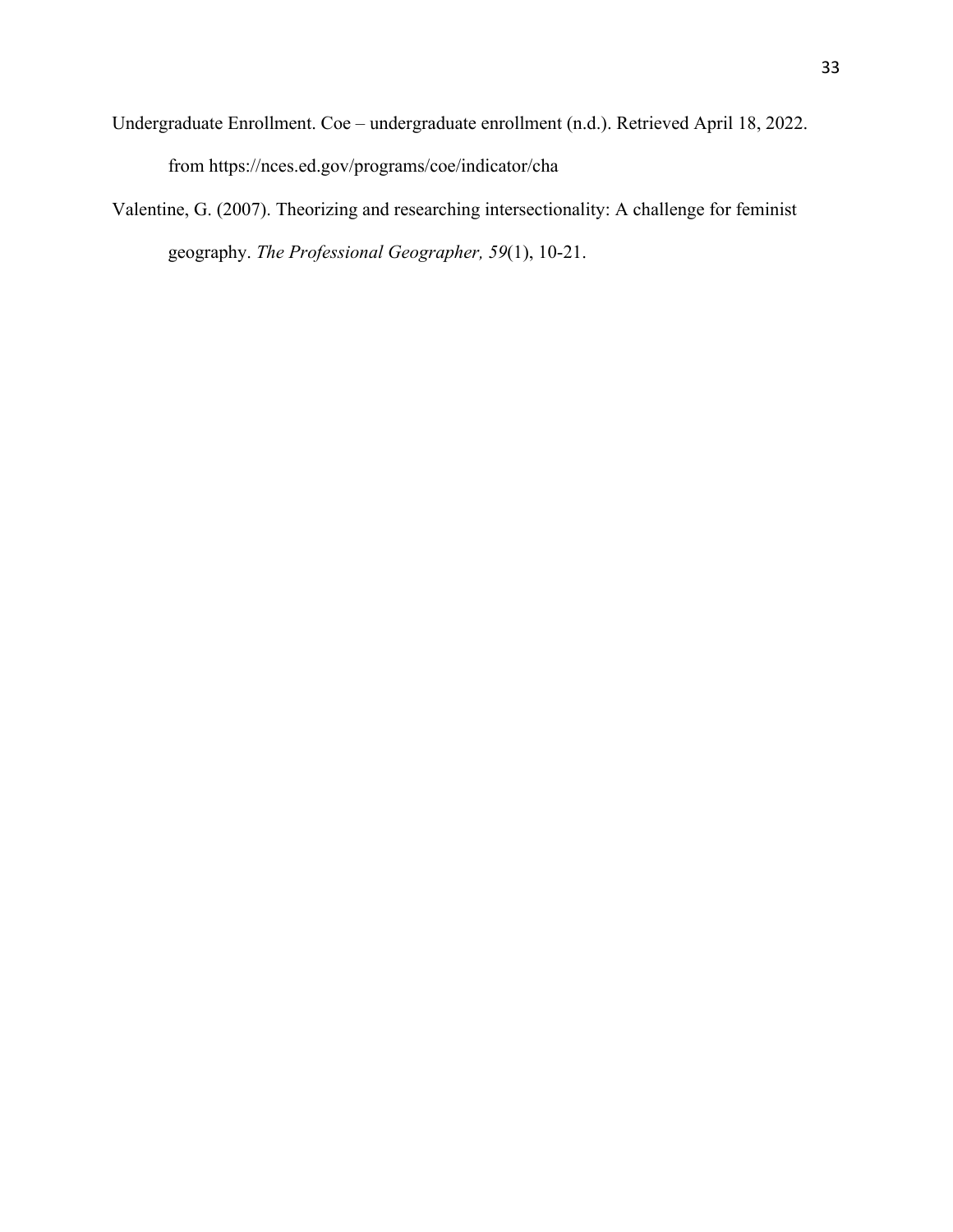| Appendix A                            |  |  |  |  |
|---------------------------------------|--|--|--|--|
| Course Schedule and Learning Outcomes |  |  |  |  |

| <b>Syllabus</b>                   |                                                                                                                                                                                                                                                                                                                                                                                                                                                |                                           |                                                                                                                                 |  |  |
|-----------------------------------|------------------------------------------------------------------------------------------------------------------------------------------------------------------------------------------------------------------------------------------------------------------------------------------------------------------------------------------------------------------------------------------------------------------------------------------------|-------------------------------------------|---------------------------------------------------------------------------------------------------------------------------------|--|--|
| <b>Week</b>                       | <b>Topic</b>                                                                                                                                                                                                                                                                                                                                                                                                                                   | <b>Activity/Assignment</b>                | <b>Facilitator(s)/Guests</b>                                                                                                    |  |  |
| <b>August</b><br>29 <sub>th</sub> | Introductions &<br><b>Team Building</b>                                                                                                                                                                                                                                                                                                                                                                                                        | Meet & Greet<br>Mentor/Mentee<br>Pairings | <b>Undergraduate Admissions</b><br>Representative                                                                               |  |  |
| September<br>5th                  | Mentor/Mentee Meeting                                                                                                                                                                                                                                                                                                                                                                                                                          |                                           |                                                                                                                                 |  |  |
| September<br>12 <sub>th</sub>     | Identity<br>Development &<br>Social Stereotypes                                                                                                                                                                                                                                                                                                                                                                                                | Gender Box Activity                       | <b>Black Male Scholars</b>                                                                                                      |  |  |
| Learning<br><b>Outcomes</b>       | Participants will be able to identify how gender has been socialized to<br>create toxic masculine behaviors and give examples of stereotypes that<br>have been placed on men                                                                                                                                                                                                                                                                   |                                           |                                                                                                                                 |  |  |
| September<br>19 <sub>th</sub>     | Mentor/Mentee Meeting                                                                                                                                                                                                                                                                                                                                                                                                                          |                                           |                                                                                                                                 |  |  |
| September<br>26 <sup>th</sup>     | <b>Academic Success</b>                                                                                                                                                                                                                                                                                                                                                                                                                        | <b>Semester Success Plans</b>             | <b>Student Academic Success</b><br>Center (SASC) $&$ the Tutoring<br>Center                                                     |  |  |
| Learning<br><b>Outcomes</b>       | Participants will be able to recognize at least 3 resources that are offered<br>through both the Student Academic Success Center and the Tutoring<br>Center<br>Participants will know the fundamental components to Grand Valley<br>State University's academic policies<br>Participants will be able to create an academic success plan for their first<br>year and understand how to continue making success plans after their<br>first year |                                           |                                                                                                                                 |  |  |
| <b>October</b><br>3rd             | Mentor/Mentee Meeting                                                                                                                                                                                                                                                                                                                                                                                                                          |                                           |                                                                                                                                 |  |  |
| October<br>10 <sub>th</sub>       | Intersecting<br>Identities                                                                                                                                                                                                                                                                                                                                                                                                                     | <b>Identity Map Building</b>              | Office of Multicultural Affairs,<br>LGBT Resource Center,<br>Disability Support Services,<br>and Campus Interfaith<br>Resources |  |  |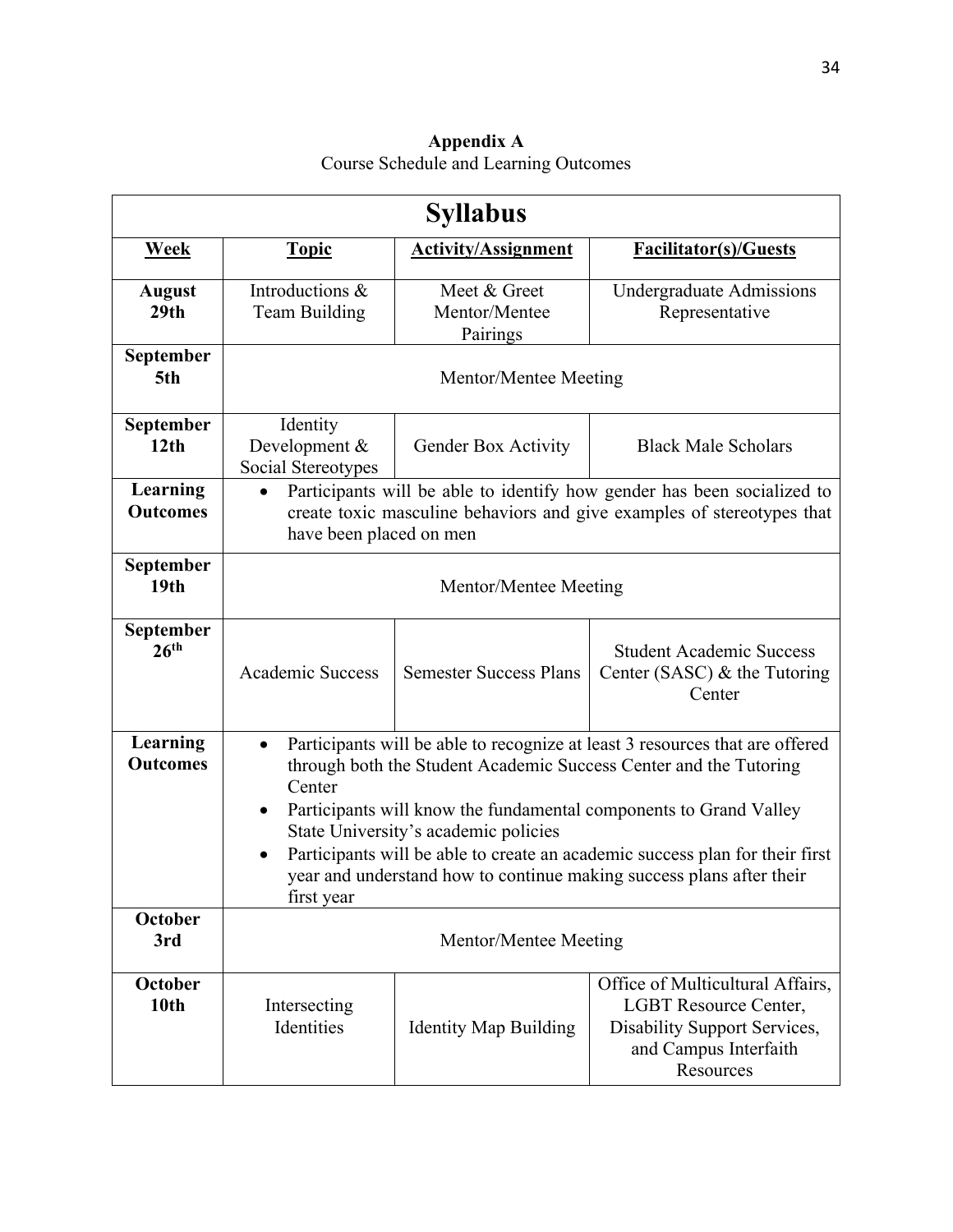| Learning<br><b>Outcomes</b>         | Participants will be able to identity examples of marginalized identities<br>of men<br>Participants will be able to better understand their own identity and how<br>$\bullet$<br>it works in society and their own community                                                                                                                           |                               |                                                             |  |  |
|-------------------------------------|--------------------------------------------------------------------------------------------------------------------------------------------------------------------------------------------------------------------------------------------------------------------------------------------------------------------------------------------------------|-------------------------------|-------------------------------------------------------------|--|--|
| October<br>17 <sup>th</sup>         | Mentor/Mentee Meeting                                                                                                                                                                                                                                                                                                                                  |                               |                                                             |  |  |
| October<br>24 <sup>th</sup>         | Student<br>Involvement                                                                                                                                                                                                                                                                                                                                 | <b>Involvement Fair</b>       | Office of Student Life &<br>Housing and Residence Life      |  |  |
| Learning<br><b>Outcomes</b>         | Participants will be able to identify various forms of student<br>involvement both academically and socially<br>Participants will be able to identify at least 2 student organizations<br>$\bullet$<br>offered by Grand Valley State University<br>Participants will know the process to navigate student organizations and<br>their joining processes |                               |                                                             |  |  |
| October<br>31st                     | Mentor/Mentee Meeting                                                                                                                                                                                                                                                                                                                                  |                               |                                                             |  |  |
| <b>November</b><br>7th              | Well-Being                                                                                                                                                                                                                                                                                                                                             | <b>Mindfulness Activities</b> | The Counseling Center $&$<br><b>Recreation and Wellness</b> |  |  |
| Learning<br><b>Outcomes</b>         | Participants will be able to identify triggers to men's mental health and<br>$\bullet$<br>well-being<br>Participants will be able to recognize and identify strategies to cope with<br>$\bullet$<br>mental health concerns and resources available from the Counseling<br>Center                                                                       |                               |                                                             |  |  |
| <b>November</b><br>14 <sub>th</sub> | Mentor/Mentee Meeting                                                                                                                                                                                                                                                                                                                                  |                               |                                                             |  |  |
| <b>November</b><br>21st             | Wrap-Up                                                                                                                                                                                                                                                                                                                                                | <b>Closing Presentations</b>  | Undergraduate Admissions<br>Rep                             |  |  |
| <b>November</b><br>28th             | Mentor/Mentee Meeting                                                                                                                                                                                                                                                                                                                                  |                               |                                                             |  |  |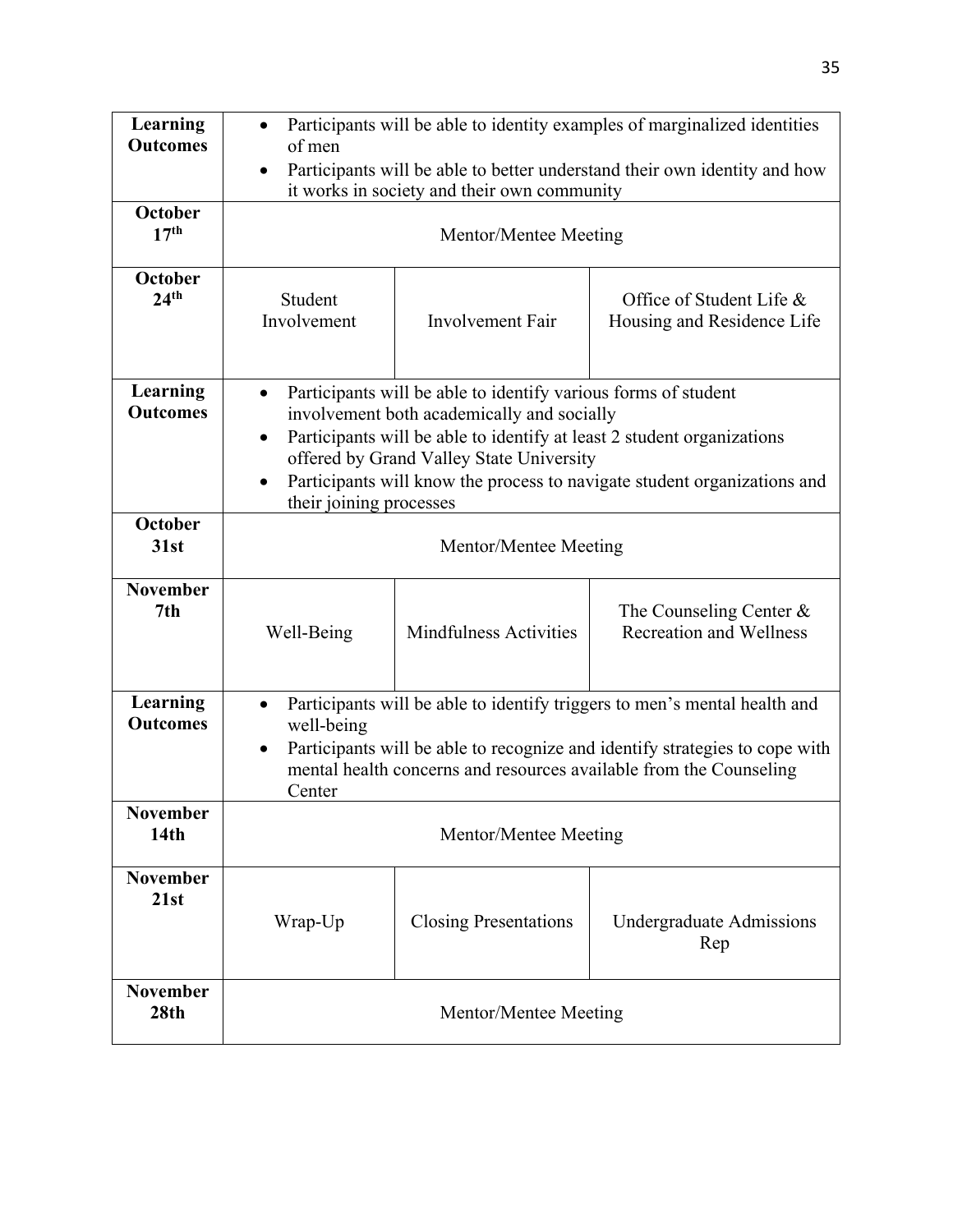## **Appendix B**

## Assessment Evaluation

This assessment will be sent before and after the completion of the course.

## **Identity Development & Social Stereotypes**

I can identify toxic masculine behaviors.

- o Strongly Agree
- o Agree
- o Neutral
- o Disagree
- o Strongly Disagree

I can identify stereotypes that have been placed on men in society.

- o Strongly Agree
- o Agree
- o Neutral
- o Disagree
- o Strongly Disagree

I feel comfortable challenging these stereotypes placed on men.

- o Strongly Agree
- o Agree
- o Neutral
- o Disagree
- o Strongly Disagree

I understand my identity as a man.

- o Strongly Agree
- o Agree
- o Neutral
- o Disagree
- o Strongly Disagree

## **Academic Success**

I understand the Grand Valley State University academic policies

- o Strongly Agree
- o Agree
- o Neutral
- o Disagree
- o Strongly Disagree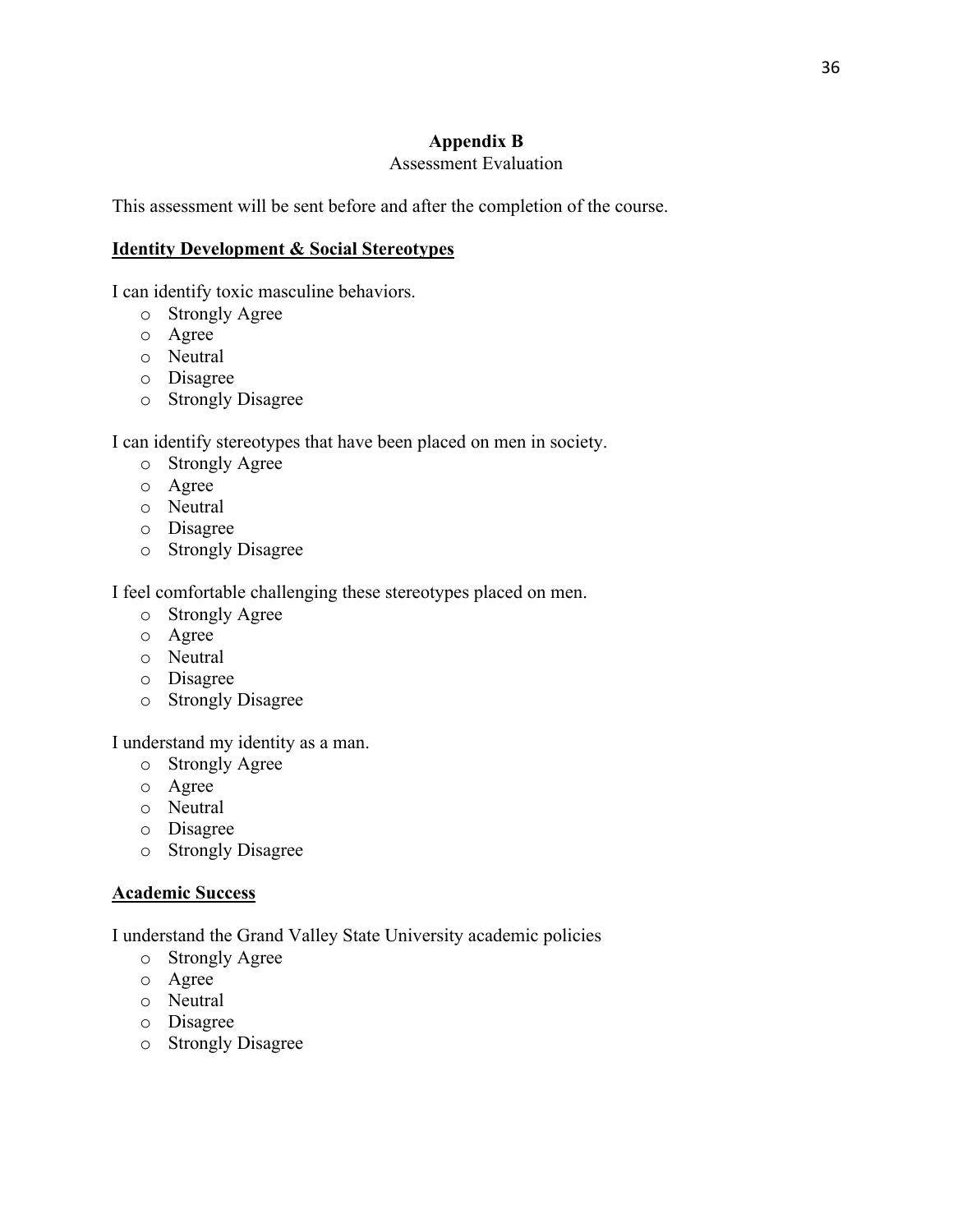Please identify three resources that are offered from either the Student Academic Success Center or the Tutoring Center

- 1. \*
- 2. \*
- 3. \*

I feel confident in making an academic success plan for myself

- o Strongly Agree
- o Agree
- o Neutral
- o Disagree
- o Strongly Disagree

## **Intersecting Identities**

I can identify examples of marginalized identities of men

- o Strongly Agree
- o Agree
- o Neutral
- o Disagree
- o Strongly Disagree

I can identify how my own identity as a man relates to society

- o Strongly Agree
- o Agree
- o Neutral
- o Disagree
- o Strongly Disagree

## **Student Involvement**

I can identify specific ways to get involved both socially and academically at Grand Valley State University

- o Strongly Agree
- o Agree
- o Neutral
- o Disagree
- o Strongly Disagree

Please name two student organizations that are at Grand Valley State University

- 1. \*
- 2. \*